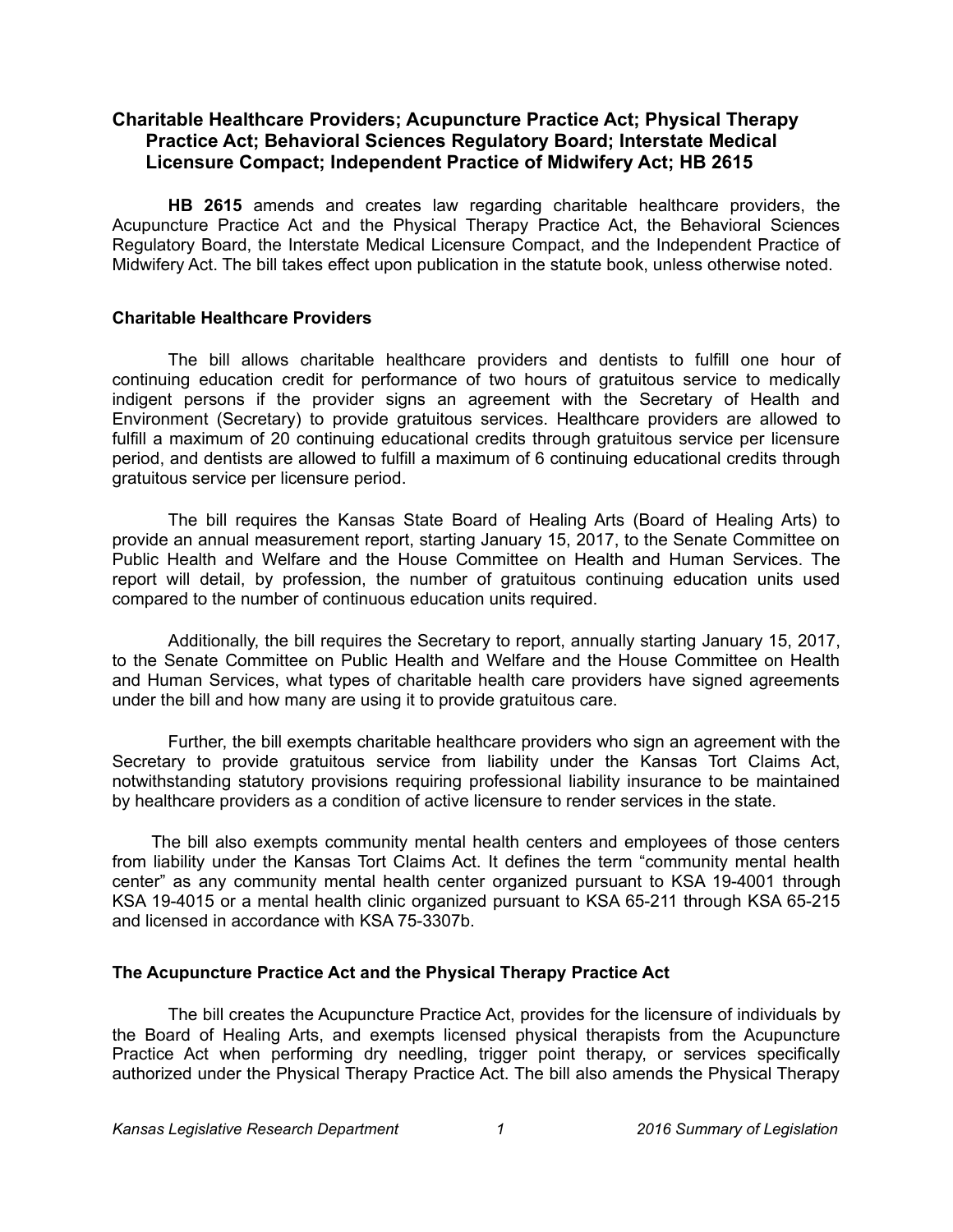Practice Act to include the practice of dry needling within the scope of practice for licensed physical therapists, defines dry needling, and exempts licensed acupuncturists from the Physical Therapy Practice Act. Additionally, the Board of Healing Arts is required to adopt rules and regulations applicable to dry needling.

With regard to the Acupuncture Practice Act, the bill defines key terms; outlines the treatments included and excluded in the practice of acupuncture; establishes penalties for violation of the Acupuncture Practice Act; establishes requirements for the licensure of acupuncturists and the licensure application, renewal, and reinstatement procedures for reciprocal, active, exempt, and inactive licenses, and for the grandfathering of individuals currently practicing acupuncture; establishes licensure fees; provides for the discipline of the licensees, including non-disciplinary resolutions; exempts certain individuals from licensure; and provides for the deposit of fees, charges, and penalties in the State Treasury, with a portion of the funds deposited in the State General Fund.

The bill also establishes an Acupuncture Advisory Council (Council) and sets out the Council's duties, membership requirements, meeting days, and compensation, and it defines the duties and authority of the Board of Healing Arts.

Additionally, with regard to the Acupuncture Practice Act, the bill provides for the assessment of civil fines; ensures protection from civil damages for good faith reporting; authorizes injunctions; addresses the confidentiality of patient and complaint information; and amends law to clarify the practice of healing arts does not include acupuncturists. Finally, the bill includes a severability clause.

The Acupuncture Practice Act and the Physical Therapy Practice Act take effect on publication in the statute book, but the effective date of certain provisions of the Acupuncture Practice Act are delayed, as outlined in the bill details that follow.

## *Acupuncture Practice Act*

#### *Definitions*

The following are among the terms defined in the Acupuncture Practice Act:

- "ACAOM" means the national accrediting agency recognized by the U.S. Department of Education that provides accreditation for educational programs for acupuncture and oriental medicine [the Accreditation Commission for Acupuncture and Oriental Medicine]. For purposes of the Acupuncture Practice Act, the term ACAOM also includes any entity deemed by the Board of Healing Arts to be the equivalent of ACAOM;
- "Acupuncture" means the use of needles inserted into the human body by piercing of the skin and related modalities for the assessment, evaluation, prevention, treatment, or correction of any abnormal physiology or pain by means of controlling and regulating the flow and balance of energy in the body and stimulating the body to restore itself to its proper functioning and state of health;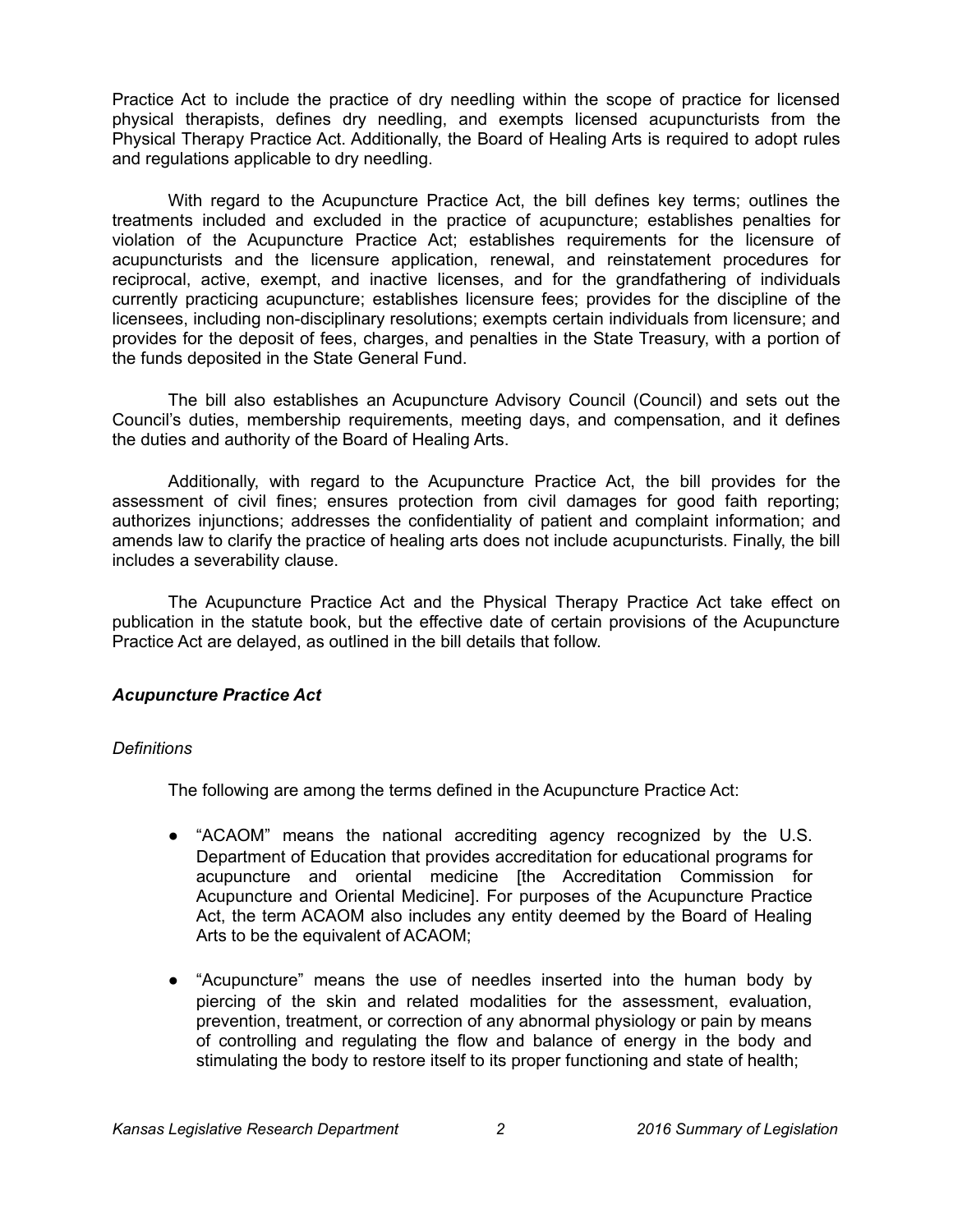- "National Certification Commission for Acupuncture and Oriental Medicine" (NCCAOM) is a national organization that validates entry-level competency in the practice of acupuncture and oriental medicine through the administration of professional certification examinations. For purposes of the Acupuncture Practice Act, NCCAOM also includes any entity deemed by the Board of Healing Arts to be the equivalent of the NCCAOM; and
- "Physician" is defined as a person licensed to practice medicine and surgery or osteopathy in the state.

## *Practice of Acupuncture*

The practice of acupuncture includes, but is not limited to:

- Techniques sometimes called "dry needling," "trigger point therapy," "intramuscular therapy," "auricular detox treatment," and similar terms;
- Mechanical, thermal, pressure, suction, friction, electrical, magnetic, light, sound, vibration, manual treatment, and electromagnetic treatment;
- The use, application, or recommendation of therapeutic exercises, breathing techniques, meditation, and dietary and nutritional counselings; and
- The use and recommendation of herbal products and nutritional supplements, according to the acupuncturist's level of training and certification by the NCCAOM, or its equivalent.

The practice of acupuncture does not include:

- Prescribing, dispensing, or administering of any controlled substances as defined in KSA 2015 Supp. 65-4101 *et seq.* or any prescription-only drugs; or
- The practice of:
	- Medicine and surgery including obstetrics and the use of lasers or ionizing radiation;
	- Osteopathic medicine and surgery or osteopathic manipulative treatment;
	- Chiropractic;
	- Dentistry; or
	- Podiatry.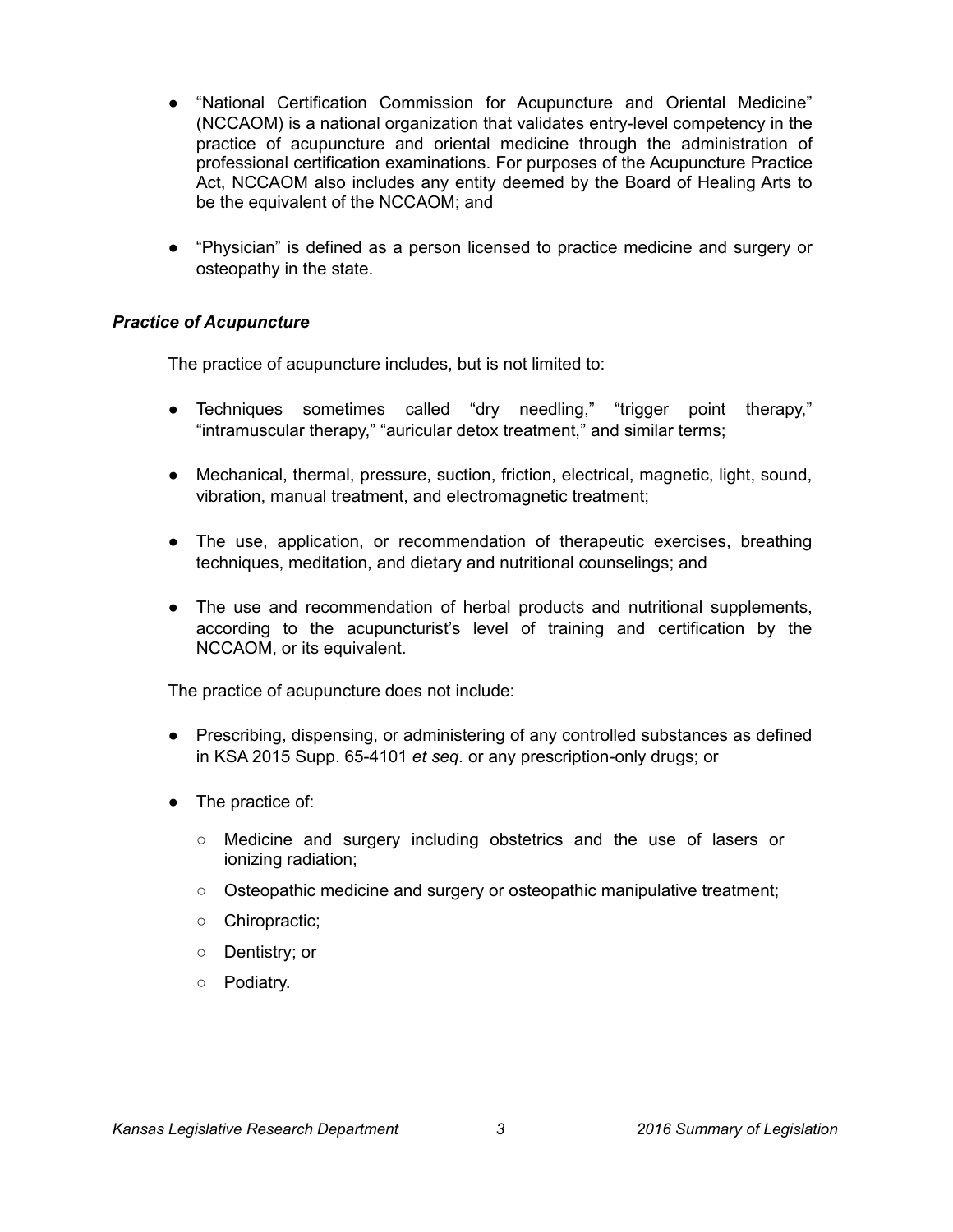### *License Required for Practice of Acupuncture*

Beginning July 1, 2017, the practice of acupuncture will be prohibited unless the individual possesses a current and valid acupuncture license issued under the Acupuncture Practice Act. Only a person licensed as an acupuncturist under the Acupuncture Practice Act will be entitled to use the terms "licensed acupuncturist" or the designated letters "L.Ac." A violation of this section will be a class B misdemeanor.

### *Use of Needles*

Needles used in acupuncture are required to be prepackaged, single-use, sterile, and used only on an individual patient in a single treatment session.

### *Individuals Exempt from Acupuncture Licensure*

Effective July 1, 2017, the bill will exempt the following health professionals from acupuncture licensure:

- Any person licensed to practice medicine and surgery, osteopathy, dentistry, or podiatry; a licensed chiropractor; or a licensed naturopathic doctor when acting or practicing within each licensed professional's scope of practice and not representing oneself as being licensed under the Acupuncture Practice Act;
- Any herbalist or herbal retailer if not holding oneself out as a licensed acupuncturist;
- Any health care provider in the U.S. armed forces, federal facilities, and other military service when acting in the line of duty in the state;
- Any student, trainee, or visiting teacher of acupuncture, oriental medicine, or herbology while participating in a course of study or training under the supervision of an acupuncturist licensed under the Acupuncture Practice Act in a Council-approved program, including continuing education programs and any acupuncture or herbology programs recognized by the NCCAOM or its equivalent as a route to certification;
- Any person rendering assistance in an emergency or disaster relief;
- Any person practicing self-care or any family member providing gratuitous care not holding oneself out to the public as an acupuncturist;
- Any person who massages, if such person does not practice acupuncture or hold oneself out as a licensed acupuncturist;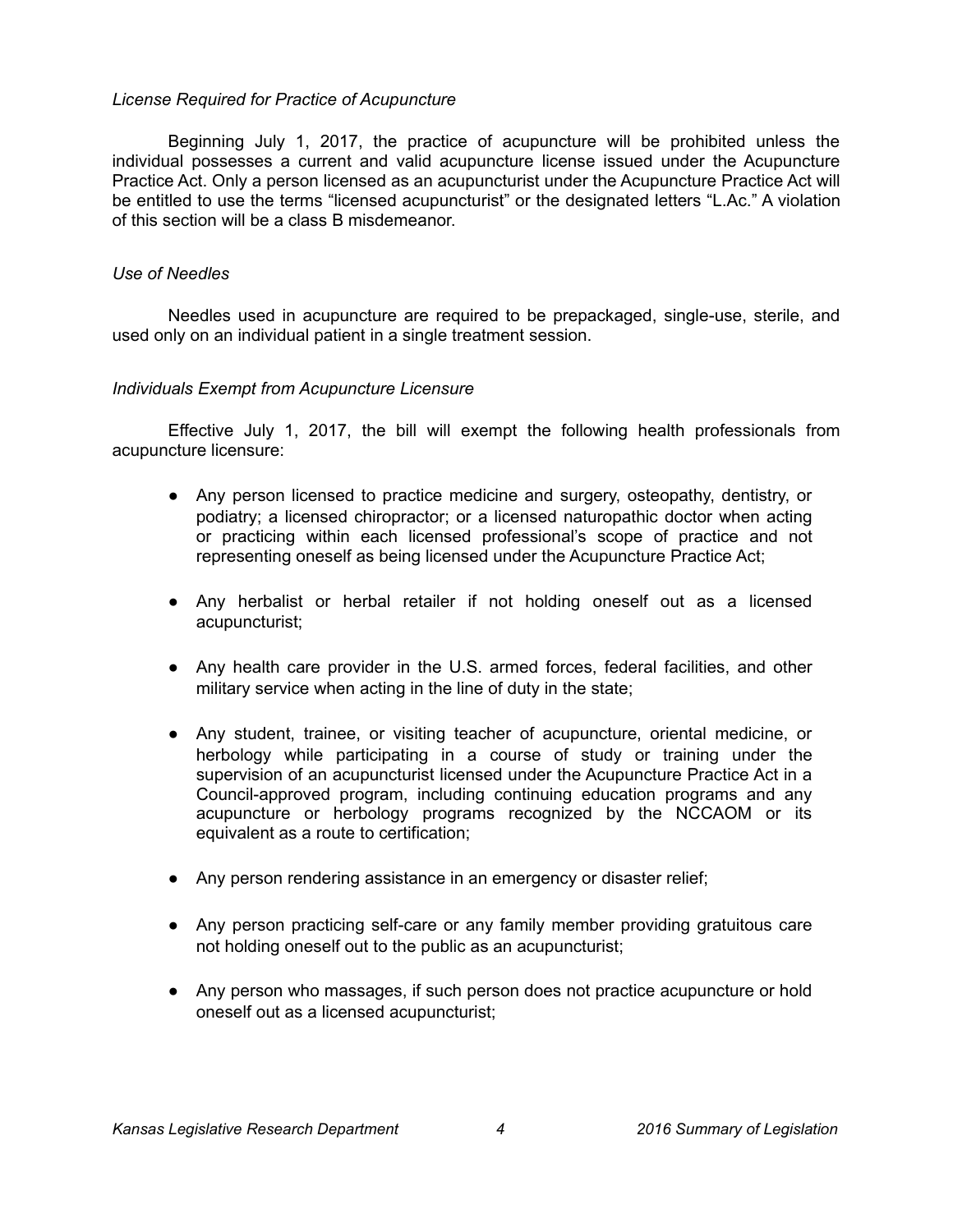- Any person whose professional services are performed pursuant to delegation by and under the supervision of a practitioner licensed under the Acupuncture Practice Act;
- Any team acupuncturist or herbology practitioner traveling with and treating individuals associated with an out-of-state or national team that is temporarily in the state for training or competition purposes; and
- Any person licensed as a physical therapist when performing dry needling, trigger point therapy, or services specifically authorized under the Physical Therapy Practice Act.

## *Licensure Requirements*

#### *Applications for Licensure*

Any applicant for licensure as an acupuncturist is required to file an application, on forms provided by the Board of Healing Arts, and show to the satisfaction of the Board of Healing Arts the applicant:

- Is at least 21 years of age;
- Has successfully completed secondary schooling or its equivalent;
- Has satisfactorily completed a course of study involving acupuncture from an accredited school of acupuncture which the Board of Healing Arts has determined to have educational standards substantially equivalent to the minimum educational standards for acupuncture colleges as established by the ACAOM or NCCAOM;
- Has satisfactorily passed a license examination approved by the Board of Healing Arts;
- Has the reasonable ability to communicate in English; and
- Has paid all fees required for licensure pursuant to the fees section of the bill.

#### *Applications for Reciprocal License*

The bill allows reciprocal licensure for individuals in the active practice of acupuncture in another state, territory, District of Columbia, or other country upon certification from the proper licensing authority that the applicant is duly licensed; has never had his or her license limited, suspended, or revoked; has never been censured or received other disciplinary actions; and, as far as the records of such authority are concerned, the applicant is entitled to such licensing authority's endorsement.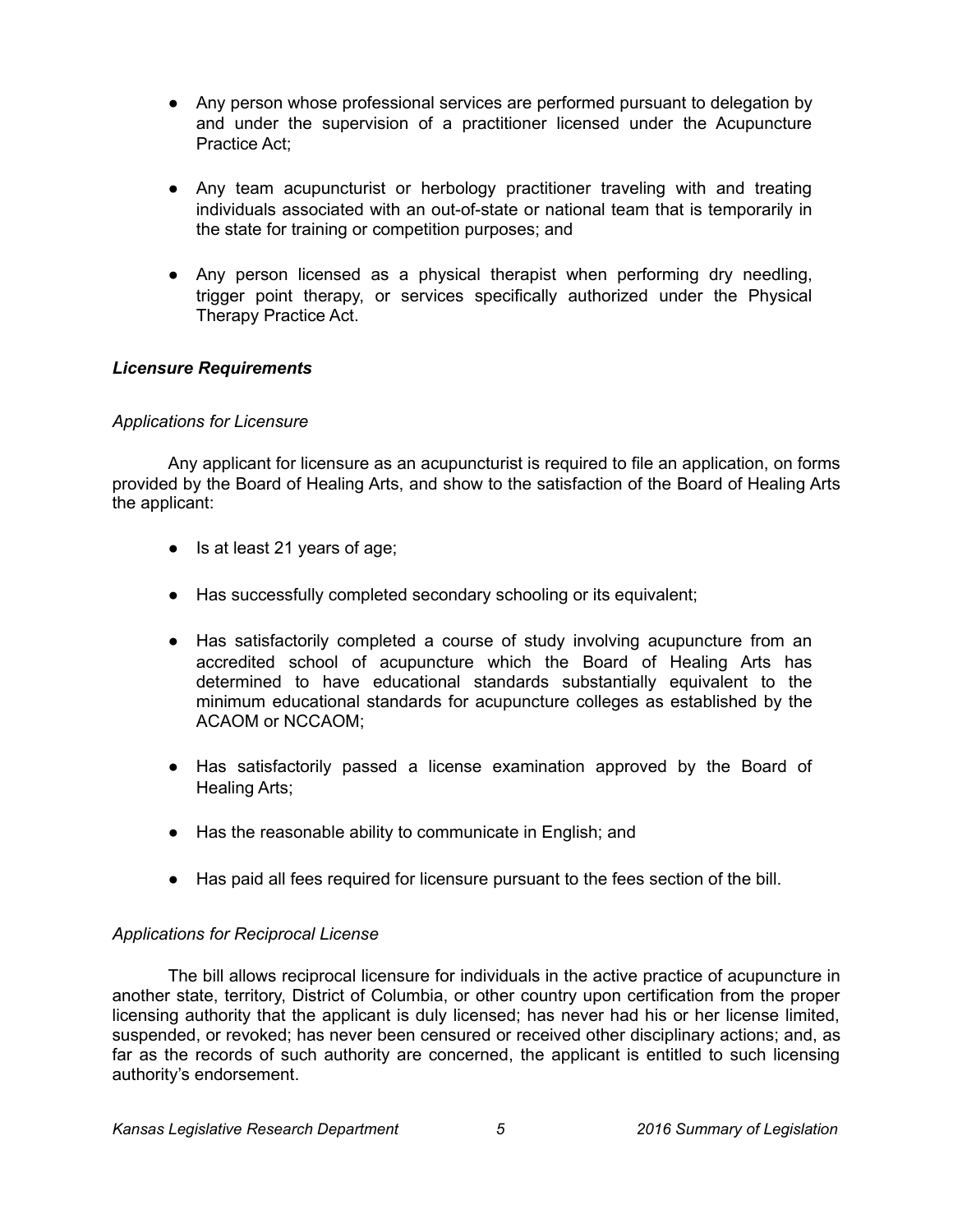Additionally, the applicant is required to present the following proof satisfactory to the Board of Healing Arts:

- The other jurisdiction in which the applicant last practiced has and maintains standards at least equal to those maintained in Kansas;
- The applicant's original license was based on an examination at least equal in quality to the examination required in this state and the passing grade required to obtain such original license was comparable to that required in this state;
- The date of the applicant's original license and all endorsed licenses and the date and place from which any license was attained;
- The applicant has been actively engaged in practice under such license or licenses since issued (the Board of Healing Arts may adopt rules and regulations establishing qualitative and quantitative practice activities which qualify as active practice);
- The applicant has a reasonable ability to communicate in English; and
- The applicant has paid all application fees prescribed by the fees section of the bill.

Applicants for license by endorsement are required to have qualifications substantially equivalent to the Kansas requirements for licensure under the Acupuncture Practice Act.

## *Grandfathered License*

The Board of Healing Arts is required to waive the education and examination requirements for an applicant for an acupuncture license who submits an application on or before January 1, 2018, and who, on or before July 1, 2017:

- Is 21 years of age or older;
- Has successfully completed secondary schooling or its equivalent;
- Has met both of these requirements:
	- $\circ$  Has completed a minimum of 1,350 hours of study (excluding online study) in acupuncture; and
	- $\circ$  Has been engaged in the practice of acupuncture with a minimum of 1,500 patient visits during at least 3 of the 5 years immediately preceding July 1, 2017, which requires documentation in the form of 2 affidavits from office partners, clinic supervisors, or other individuals approved by the Board of Healing Arts, who have personal knowledge of the years of practice and number of patients visiting the applicant for acupuncture.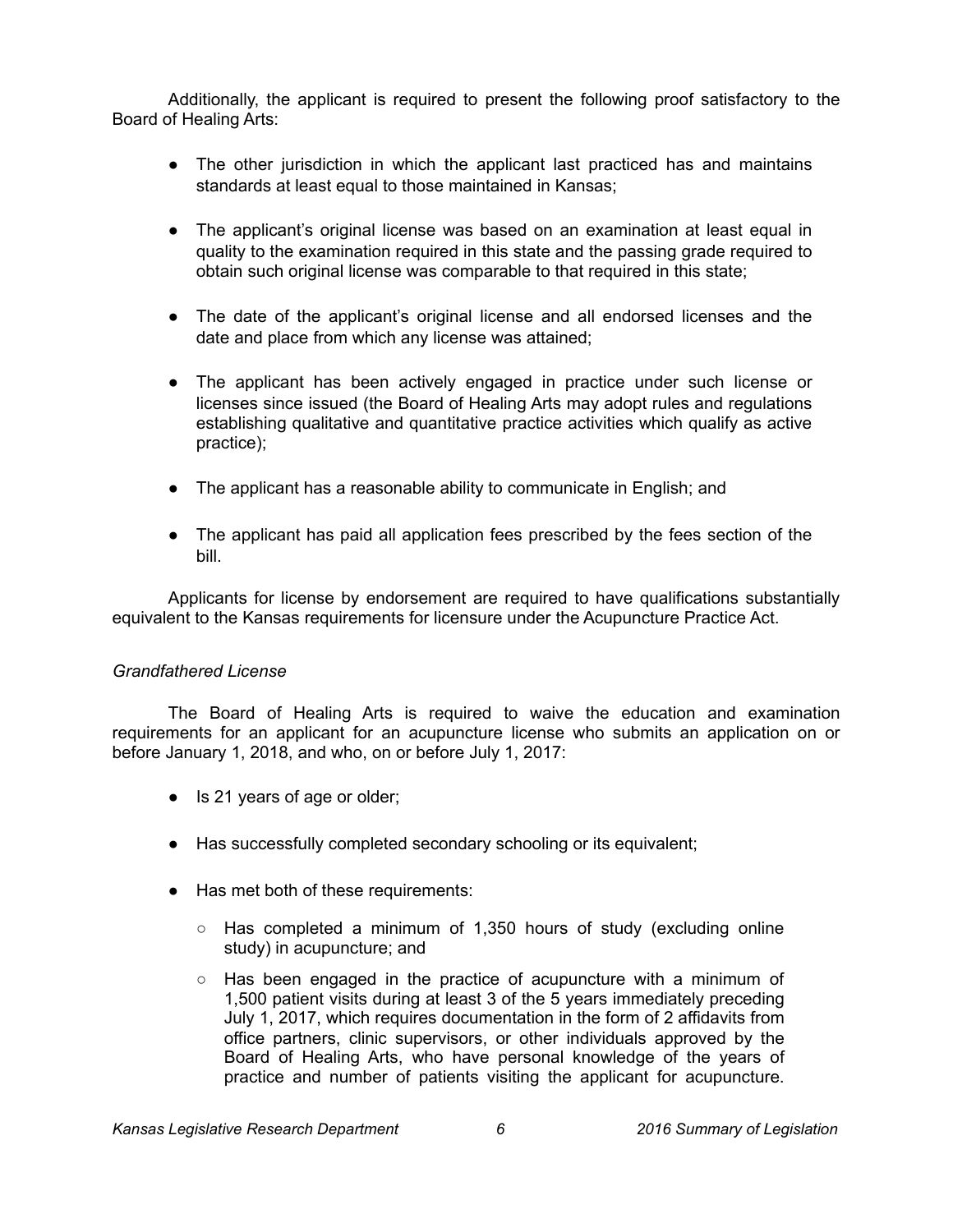The Board is authorized to adopt rules and regulations for further verification of the applicant's practice of acupuncture; or

- $\circ$  Has satisfactorily passed an examination approved by the Board of Healing Arts;
- Has the reasonable ability to communicate in English; and
- Has paid all fees required for licensure as prescribed by the fees section of the bill.

### *Annual License Process*

The licensure process for an acupuncturist established by the bill will take effect on July 1, 2017. Licenses will be issued annually and will be canceled on March 31 of each year unless renewed in the manner prescribed by the Board of Healing Arts. The Board will be authorized to prorate the amount of the fee established under the fees section of the bill when a license is renewed for less than 12 months. License renewal will be requested on a form provided by the Board of Healing Arts and accompanied by the established renewal fee to be paid by the renewal date of the license.

#### *Active License*

The bill creates a designation of an active license. The Board of Healing Arts will be authorized to issue an active license upon written application on a form provided by the Board and payment of fees established pursuant to the fees section of the bill. Every active licensee will be required to submit evidence of satisfactory completion of continuing education required by the Board of Healing Arts, with such continuing education requirements required to be established by rules and regulations adopted by the Board.

Prior to license renewal, active licensees will be required to submit to the Board of Healing Arts evidence of maintenance of professional liability insurance. The Board is required to fix by rules and regulations the minimum level of professional liability insurance coverage.

#### *Renewal Notice*

At least 30 days before the renewal date of a licensee's license, the Board of Healing Arts will be required to notify the licensee of the renewal date by mail to the licensee's last known mailing address. A licensee who fails to submit the renewal application and pay the renewal fee by the renewal date will be required to be given notice that:

- The licensee has failed to submit the application and pay the renewal fee by the renewal date;
- The license will be deemed canceled if not renewed within 30 days following the renewal date;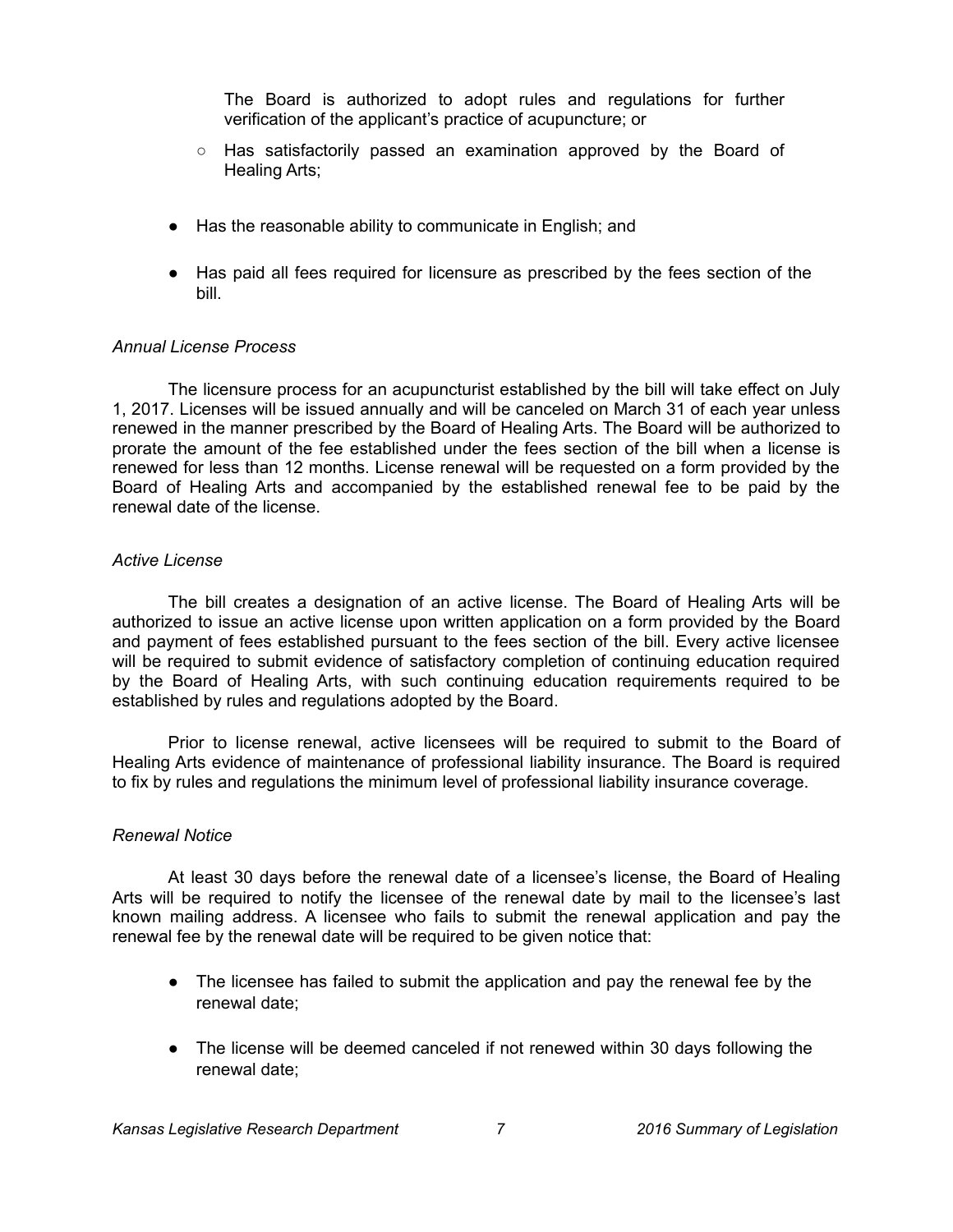- The license will not be canceled if, within the 30-day period, the renewal application, the renewal fee, and an additional late fee established by rules and regulations not to exceed \$500 is received; and
- The license will be deemed canceled by operation of law and without further proceedings if both fees are not received within the 30-day period.

#### *Reinstatement of License*

The bill allows for the reinstatement of any acupuncturist license within two years of cancellation for failure to renew upon recommendation of the Board of Healing Arts, payment of renewal fees, and proof of compliance of continuing education requirements established by the Board of Healing Arts by rules and regulations. The Board will be authorized to require a person who has not been in the active practice of acupuncture and seeks reinstatement or has not been engaged in a formal educational program during the two years preceding the application for reinstatement to complete additional testing, training, or education as deemed necessary by the Board of Healing Arts to establish the licensee's present ability to practice with reasonable skill and safety.

#### *Exempt License*

The bill creates a designation of an exempt license. The Board of Healing Arts will be authorized to issue an exempt license to any licensee who makes written application on a form provided by the Board and pays the fee established by the fees section of the bill. The Board of Healing Arts will be authorized to issue an exempt license to a person who is not regularly engaged in the practice of acupuncture in the state and who does not hold oneself out as being professionally engaged in such practice. An exempt licensee will be entitled to all privileges attendant to the practice of acupuncture for which the license is issued. An exempt license may be renewed and will be subject to all provisions of the Acupuncture Practice Act, except as otherwise provided.

The Board of Healing Arts will be authorized to require the holder of an exempt license to provide evidence of satisfactory completion of continuing education requirements, which shall be established by rules and regulations of the Board.

An exempt licensee will be allowed to apply for an active license to regularly engage in the active practice of acupuncture upon filing a written application with the Board of Healing Arts on a form provided by the Board of Healing Arts and submission of the license fee established in the fees section of the bill. The Board is required to adopt rules and regulations establishing appropriate continuing education requirements for exempt licensees whose licenses have been exempt for less than two years to become licensed to regularly practice acupuncture in the state. For a licensee whose license has been exempt for more than two years and who has not been in the active practice of acupuncture since the license has been exempt, the Board of Healing Arts will be authorized to require completion of such additional testing, training, or education as the Board deems necessary to establish the licensee's present ability to practice with reasonable skill and safety. A person holding an exempt license will not be prohibited from serving as a paid employee of a local health department or an indigent health care clinic.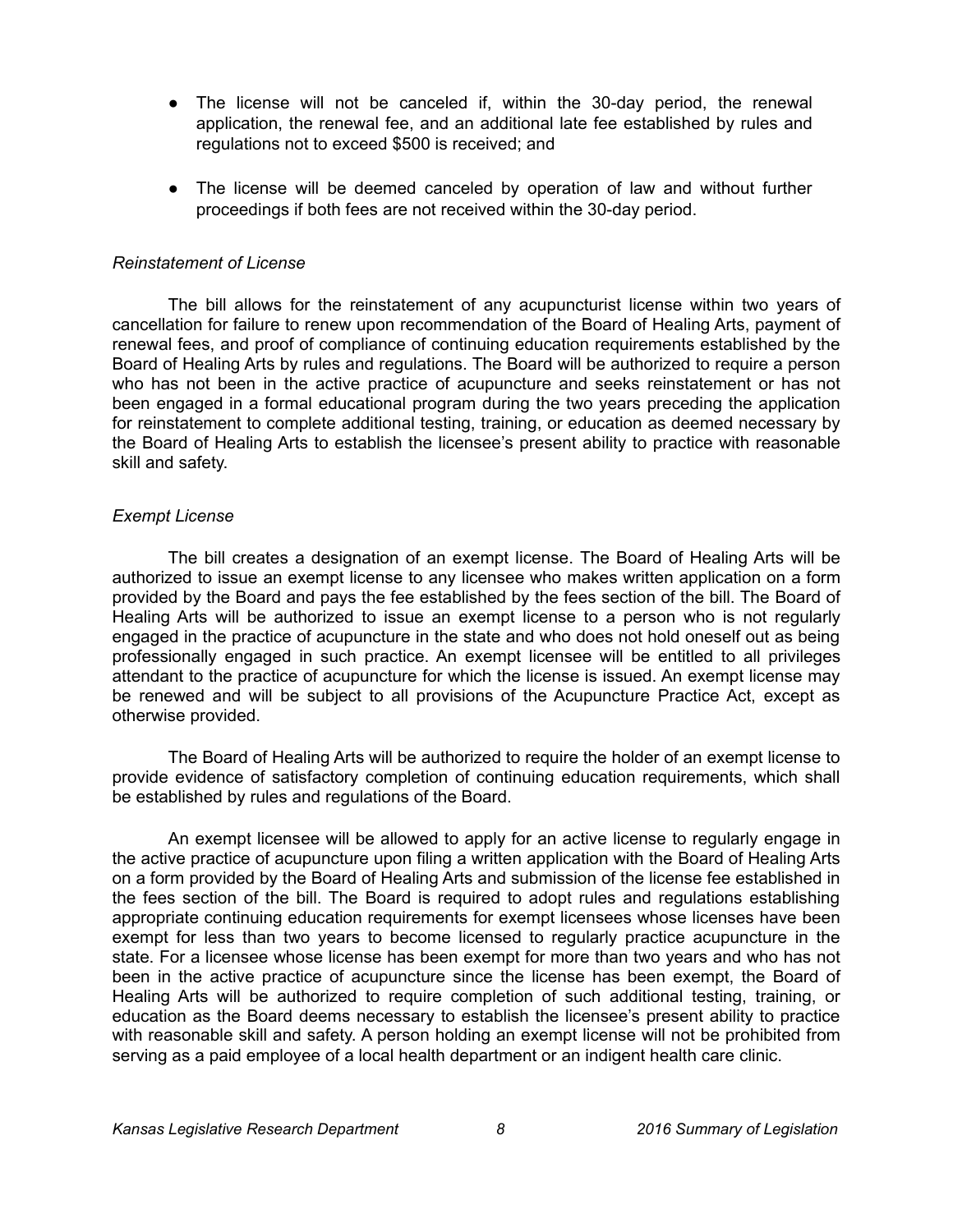#### *Inactive License*

Effective on and after July 1, 2017, the bill will create the designation of an inactive license, which may be issued by the Board of Healing Arts upon written application and payment of the requisite fee. The bill will allow the Board to issue an inactive license only to persons who are not regularly engaged in the practice of acupuncture in the state and do not hold themselves out to the public as being professionally engaged in such practice. The holder of an inactive license will not be entitled to practice acupuncture in the state. Provisions will be made for the renewal of an inactive license, and an inactive licensee will be subject to all provisions of the Acupuncture Practice Act, unless otherwise noted. A holder of an inactive license will not be required to submit evidence of completion of the continuing education requirements.

An inactive licensee will be allowed to apply for an active license upon filing a written application with the Board of Healing Arts on a form provided by the Board of Healing Arts and submitting the license fee established in the fees section of the bill. The Board is required to adopt rules and regulations establishing appropriate continuing education requirements for inactive licensees whose licenses have been exempt for less than two years to become licensed to regularly practice acupuncture in the state. For a licensee whose license has been exempt for more than two years and has not been in the active practice of acupuncture or engaged in a formal education program since the license has been inactive, the Board of Healing Arts will be authorized to require completion of such additional testing, training, or education as the Board deems necessary to establish the licensee's present ability to practice with reasonable skill and safety.

#### *Reinstatement of Revoked License*

The bill will allow a person whose acupuncture license has been revoked to apply for reinstatement after the expiration of three years from the effective date of the revocation. An application for reinstatement will have to be made on a form provided by the Board of Healing Arts and accompanied by the fee set out in the fees section of the bill. The applicant will have to prove by clear and convincing evidence sufficient rehabilitation to justify reinstatement. If the Board does not reinstate a license, the applicant will be ineligible to reapply for reinstatement for three years from the effective date of denial. Proceedings for an application for reinstatement will be conducted according to the Kansas Administrative Procedure Act (KAPA) and reviewable under the Kansas Judicial Review Act (KJRA). The Board of Healing Arts, on its own motion, will be authorized to stay the effectiveness of a revocation order.

#### *Fees*

The Board of Healing Arts will be required to charge and collect in advance nonrefundable fees for acupuncturists as established by the Board through rules and regulations in amounts not to exceed the fees specified in the bill.

#### *Deposit of Fees, Charges, and Penalties*

Moneys received by the Board of Healing Arts for fees, charges, and penalties will be deposited in the State Treasury, with 10.0 percent of the amount credited to the State General Fund and the balance credited to the Healing Arts Fee Fund.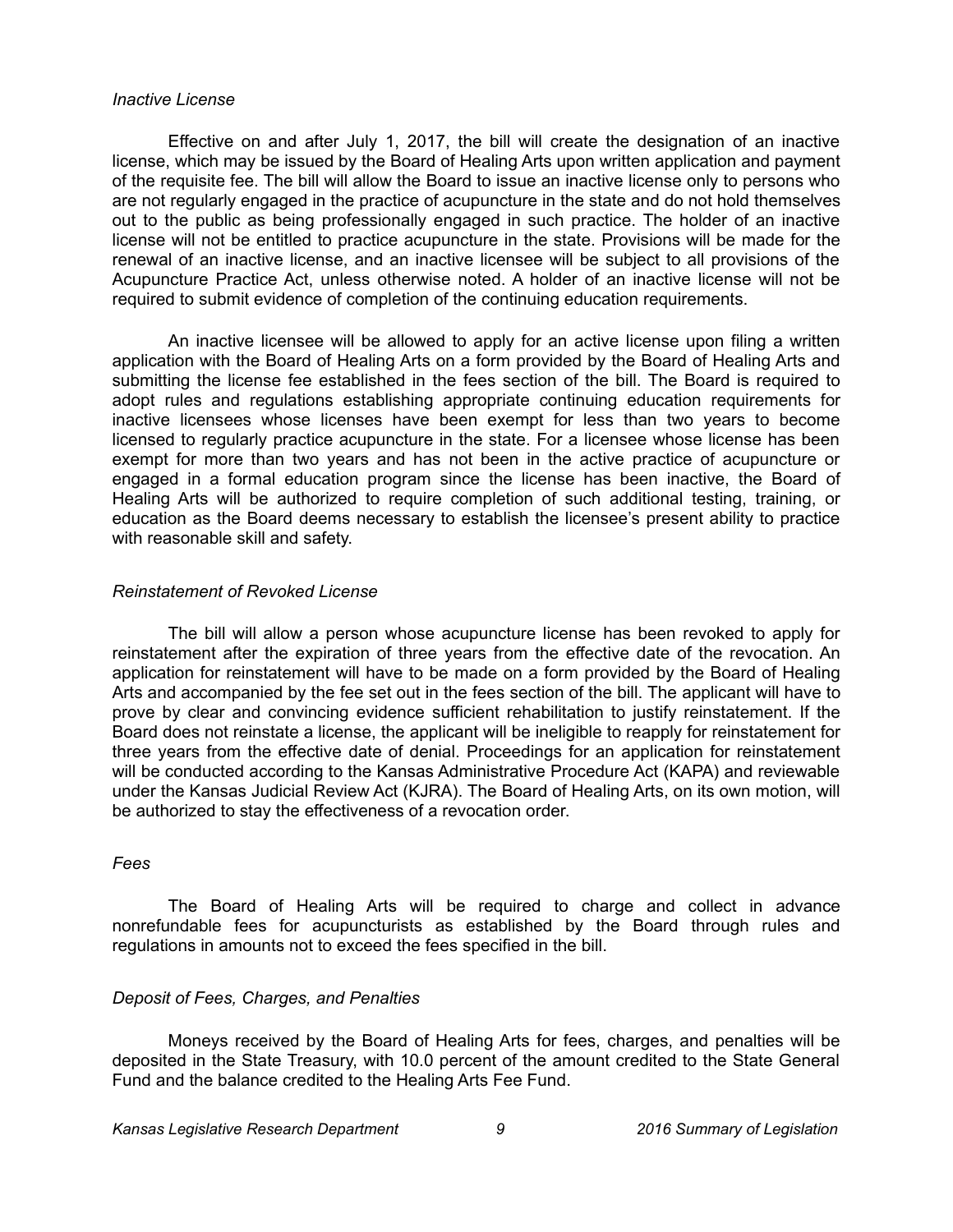### *Acupuncture Advisory Council*

An Acupuncture Advisory Council is established to assist the Board of Healing Arts in carrying out the provisions of the Acupuncture Practice Act. The Council consists of five members appointed, as follows:

- The Board of Healing Arts appoints one member who is a physician licensed to practice medicine and surgery or osteopathy, and the member serves at the pleasure of the Board of Healing Arts;
- The Governor appoints three acupuncturists who have at least three years of experience in acupuncture preceding the appointment and are actively engaged in the state in the practice or teaching of acupuncture (at least two of these appointments will be made from a list of four nominees submitted by the Kansas Association of Oriental Medicine). The appointments are for a term of four years and until a successor has been appointed; and
- One member, appointed by the Governor from the public who is not engaged, directly or indirectly, in the provision of health services.

The bill requires, insofar as possible, that the members appointed to the Council by the Governor be from different geographic areas.

The bill addresses the filling of vacancies and quorum. The Council is required to meet at least once each year at a time of its choosing at the Board of Healing Arts' main office and at such other times as may be necessary on the call of the chairperson or on the request of a majority of the Council's members. A majority of the Council constitutes a quorum.

The Board of Healing Arts' members receive compensation for attending the meetings of the Council, or a subcommittee of the Council, as provided in KSA 75-3223(e), from the Healing Arts Fee Fund.

## *Duties of the Council*

The Council is tasked with advising the Board of Healing Arts regarding examination, licensing and other fees; rules and regulations to be adopted to carry out provisions of the Acupuncture Practice Act; the annual continuing education requirements to maintain an active license; changes and new requirements taking place in the area of acupuncture; and such other duties and responsibilities as the Board of Healing Arts may assign.

#### *Duties of the Board of Healing Arts*

The Board of Healing Arts shall promulgate rules and regulations necessary to administer the provisions of the Acupuncture Practice Act.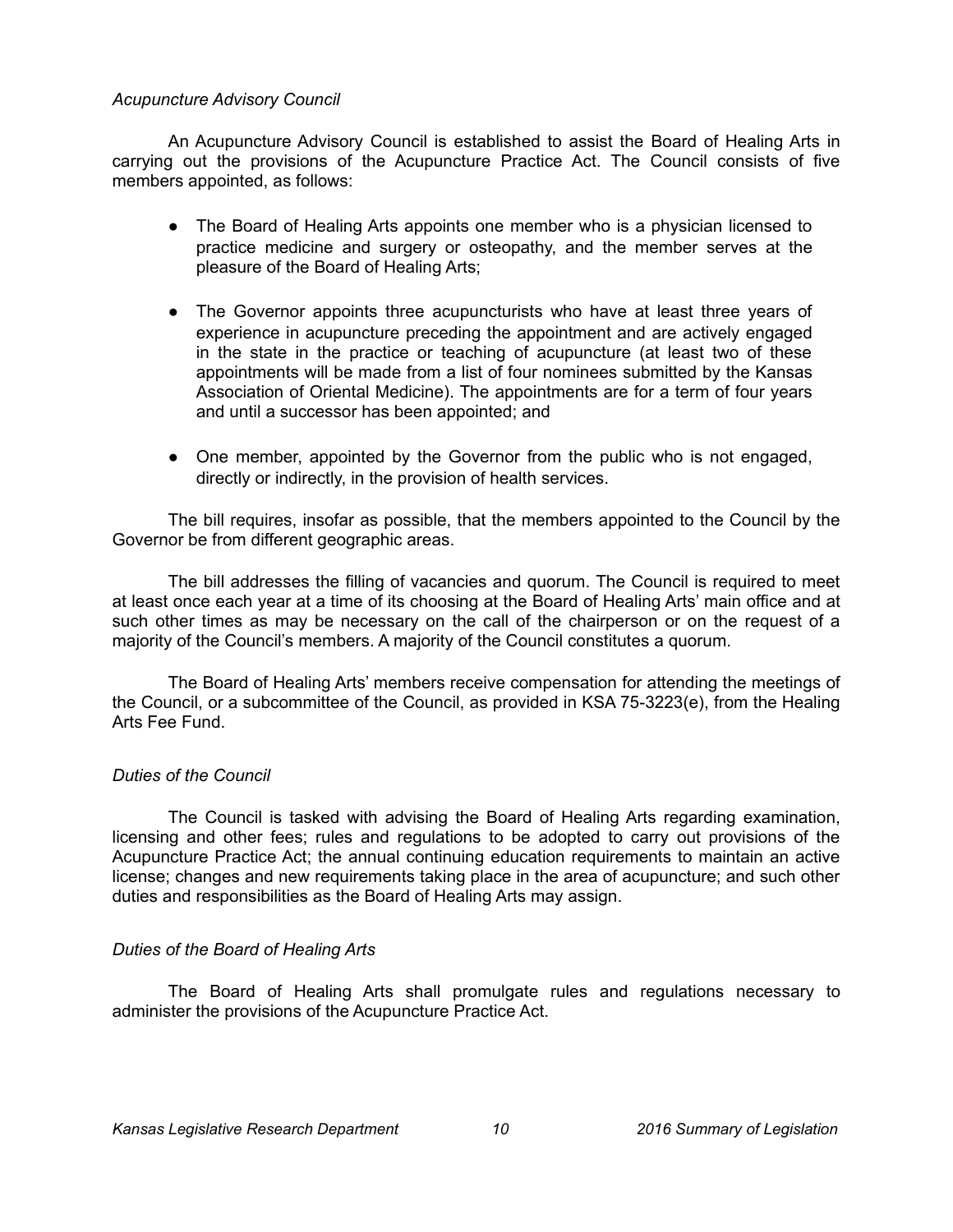#### *Grounds for Disciplinary Action*

Provisions dealing with grounds for disciplinary action and administrative review take effect on July 1, 2017. The bill establishes 13 grounds for which a licensee's license may be revoked, suspended, limited, or placed on probation, or the licensee publicly censured, or an application for a license or for reinstatement denied. The grounds for disciplinary action outlined in the bill include unprofessional conduct; obtaining a license by means of fraud or misrepresentation in applying for or securing an original, renewal or reinstated license; professional incompetency; felony conviction; violation of any provisions of the Acupuncture Practice Act; violation of a lawful order or rule and regulation of the Board of Healing Arts; failure to report to the Board of Healing Arts information regarding adverse action taken against the licensee; and the inability to practice due to impairment by reason of physical or mental illness, or condition, or use of alcohol, drugs, or controlled substances. The Board will be authorized to take action in accordance with KSA 2015 Supp. 65-2842 when a reasonable suspicion of impairment exists. Information relating to impairment is be confidential and not subject to discovery by or release to any person or entity outside a Board of Healing Arts proceeding. The bill requires the provision regarding confidentiality expire on July 1, 2022, unless the Kansas Legislature reviews and reenacts the provision prior to its expiration date.

The Board of Healing Arts will be authorized to order the denial, refusal to renew, suspension, limitation, probation or revocation of a license, or other sanction, on a finding of a violation of the Acupuncture Practice Act. Administrative proceedings will be conducted in accordance with KAPA and reviewable under KJRA.

### *Board of Healing Arts Jurisdiction in Disciplinary Actions*

The bill grants the Board of Healing Arts jurisdiction in proceedings for disciplinary action against any licensee practicing under the Acupuncture Practice Act, and such action will be required to comply with KAPA. Before or after formal charges have been filed, the bill will authorize the Board and licensee to enter into a stipulation that is to be binding on both parties. An enforcement order based on a stipulation will allow for the ordering of any disciplinary action. Additionally, the Board of Healing Arts will be authorized to temporarily suspend or temporarily limit the license of any licensee in accordance with the emergency adjudicative proceedings provisions under KAPA if the Board determines grounds exist for disciplinary action and the licensee's continuation of practice constitutes imminent danger to public health and safety. Judicial review and civil enforcement of any agency actions under the Acupuncture Practice Act will be in accordance with KJRA.

#### *Non-Disciplinary Resolution*

The Board of Healing Arts or a committee of the Board is authorized to implement nondisciplinary resolutions concerning a licensed acupuncturist consistent with KSA 2015 Supp. 65- 2838a.

## *Assessment of a Civil Fine*

The Board of Healing Arts, in addition to any other penalty prescribed by the Acupuncture Practice Act, will be authorized to assess a civil fine against a licensee for violation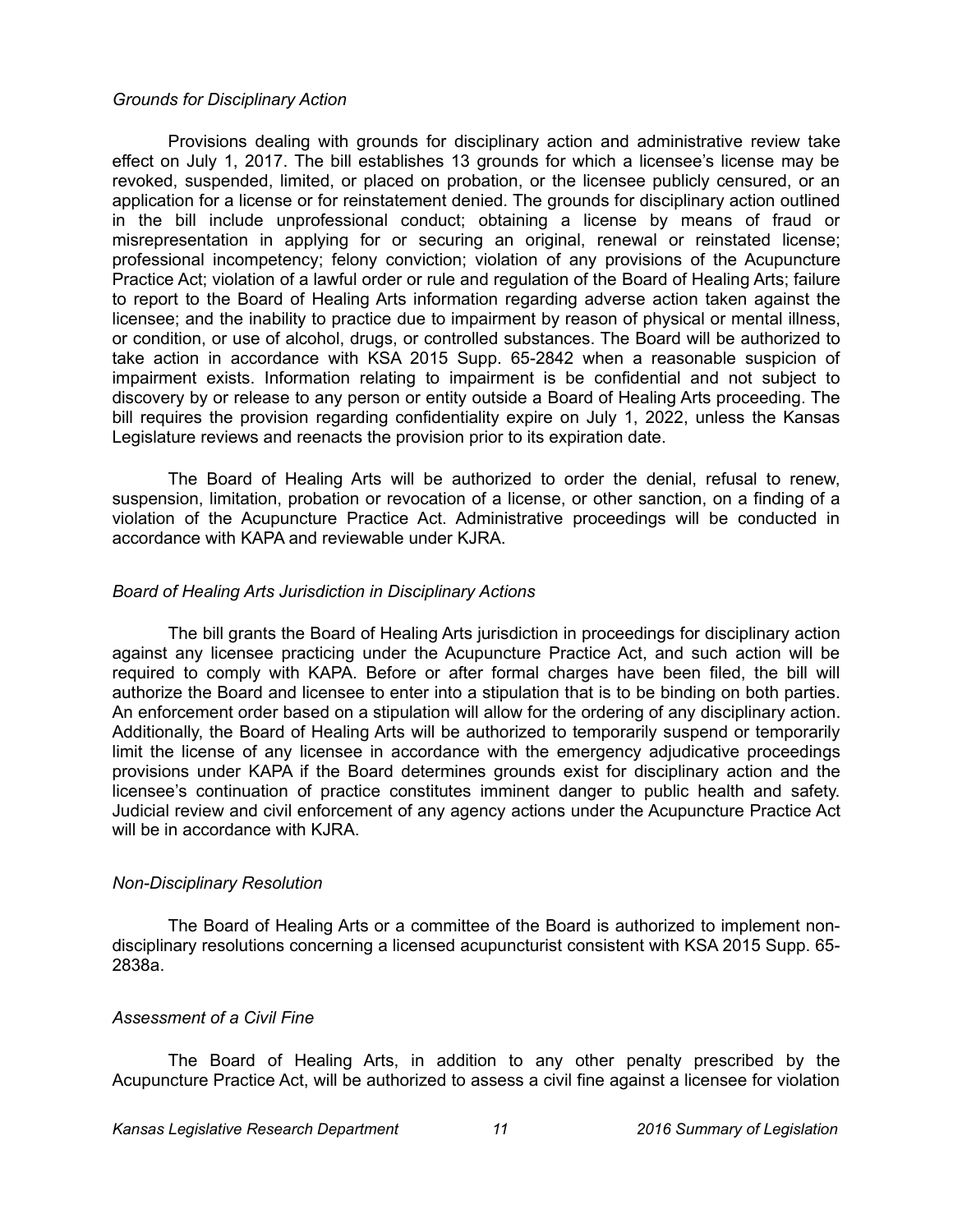of such Act, after proper notice and an opportunity for the licensee to be heard. The civil fine shall not exceed \$2,000 for the first violation, \$5,000 for the second violation, and \$10,000 for the third and for each subsequent violation. All civil fines collected will be deposited in the State Treasury to the credit of the State General Fund. Fines collected under this section will be considered administrative fines pursuant to federal law (11 USC § 523).

### *Confidentiality of Complaint Information*

Any complaint or report, record, or other information relating to a complaint in the possession of the Board of Healing Arts is deemed confidential, and disclosure by the Board in a manner which identifies or enables identification of the person who is the subject or source of the information is prohibited, except the disclosure is permitted as specifically outlined in the bill. Re-disclosure by an agency authorized to receive the information disclosed by the Board of Healing Arts is prohibited unless otherwise authorized by law. These provisions regarding confidentiality expire on July 1, 2022, unless the Kansas Legislature reviews or reenacts the provisions before their expiration.

### *Protection from Civil Damages for Good Faith Reporting*

No person reporting in good faith to the Board of Healing Arts concerning alleged incidents of malpractice or the qualifications, fitness, or character of or disciplinary action taken against a person licensed, registered, or certified by the Board will be subject to a civil action for damages as a result of reporting the information. Likewise, any state, regional, or local association composed of persons licensed to practice acupuncture and the individual members of any associated committees, which in good faith investigates or communicates the same type of information regarding a licensee, will be immune from liability in a civil action based on the information disclosed in good faith.

## *Patient Confidentiality*

Effective July 1, 2017, confidential relations and communications between a licensed acupuncturist and a patient will be on the same basis as that provided by law between a physician and a patient.

## *Injunctions*

On and after July 1, 2017, the Board of Healing Arts will be authorized to seek an injunction against any person violating the provisions of the Acupuncture Practice Act, without regard to whether proceedings have been or may be instituted before the Board or criminal proceedings have been or will be instituted.

## *Severability Clause*

If any provision of the Acupuncture Practice Act or its application to any person or circumstance is held invalid, such invalidity shall not affect the remainder of the provisions or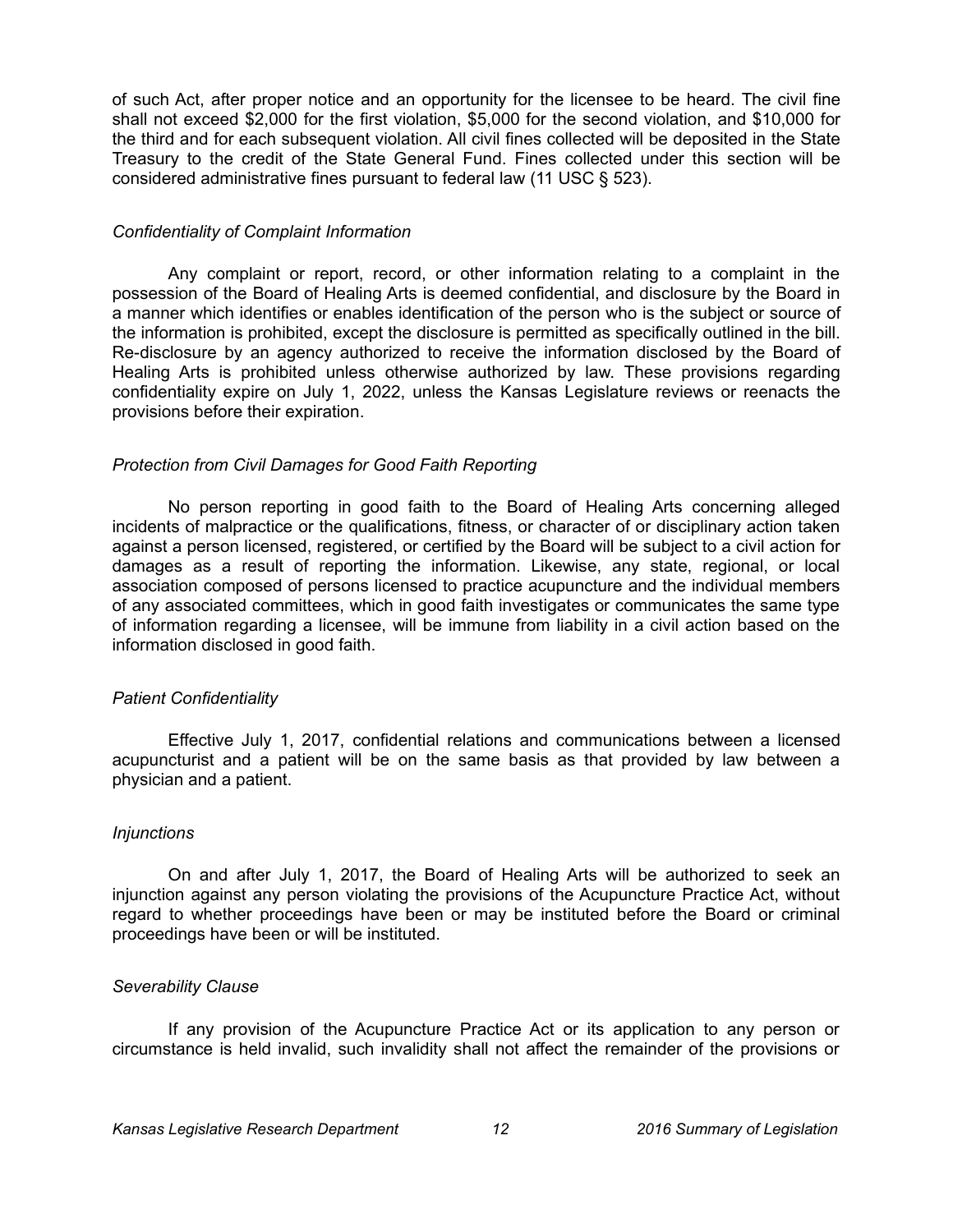applications of such Act which could be given effect without the invalid provision or application. Accordingly, the provisions of the Acupuncture Practice Act shall be considered severable.

### *Exclusion from the Practice of Healing Arts*

The bill adds acupuncturists licensed and practicing in accordance with the Acupuncture Practice Act, amendments to such Act, rules and regulations adopted, and their interpretations by the Kansas Supreme Court to the list of persons not included in the practice of healing arts.

### *Physical Therapy Practice Act Amendments*

The Board of Healing Arts shall be required to adopt rules and regulations establishing minimum education and training requirements for the practice of dry needling by a licensed physical therapist. The bill also replaces references to "Article 29 of Chapter 65 of the *Kansas Statutes Annotated*, and amendments thereto" with "the Physical Therapy Practice Act."

Dry needling is added to the definition of "physical therapy." The bill defines "dry needling" to mean "a skilled intervention using a thin filiform needle to penetrate into or through the skin and stimulate underlying myofascial trigger points or muscular or connective tissues for the management of neuromuscular pain or movement impairments."

Additionally, the bill exempts from the Physical Therapy Practice Act licensed acupuncturists practicing their profession, when licensed and practicing in accordance with the Acupuncture Practice Act. The licensed acupuncturist exemption will take effect and be in force on and after July 1, 2016.

#### **Behavioral Sciences Regulatory Board**

The bill standardizes regulatory statutes administered by the Behavioral Sciences Regulatory Board (BSRB) that apply to psychologists, professional counselors, social workers, addiction counselors, and marriage and family therapists. The standardized provisions pertain to licensure by reciprocity, the reasons for disciplinary action against a licensee, and the licensure fees charged by the BSRB. The bill allows the BRSB to require fingerprinting and background checks on licensees; place licensed psychologists and social workers under the KAPA; establish supervisory training standards for professional counselors and marriage and family therapists; and create a new category of licensure for Masters Level Addiction Counselors. Additionally, the bill requires a two-thirds majority vote of the BSRB to issue or reinstate the license of an applicant with a felony conviction. The bill updates several statutes by deleting the terms "state certified alcohol and drug abuse counselor" and "counselor" from applicable statutes and inserting "licensed addiction counselor," "licensed master's addiction counselor," and "licensed clinical addiction counselor" into applicable statutes. Additionally, the bill grandfathers credentialed or registered alcohol and other drug counselors who comply with specific requirements prior to July 1, 2017. Specific bill details follow.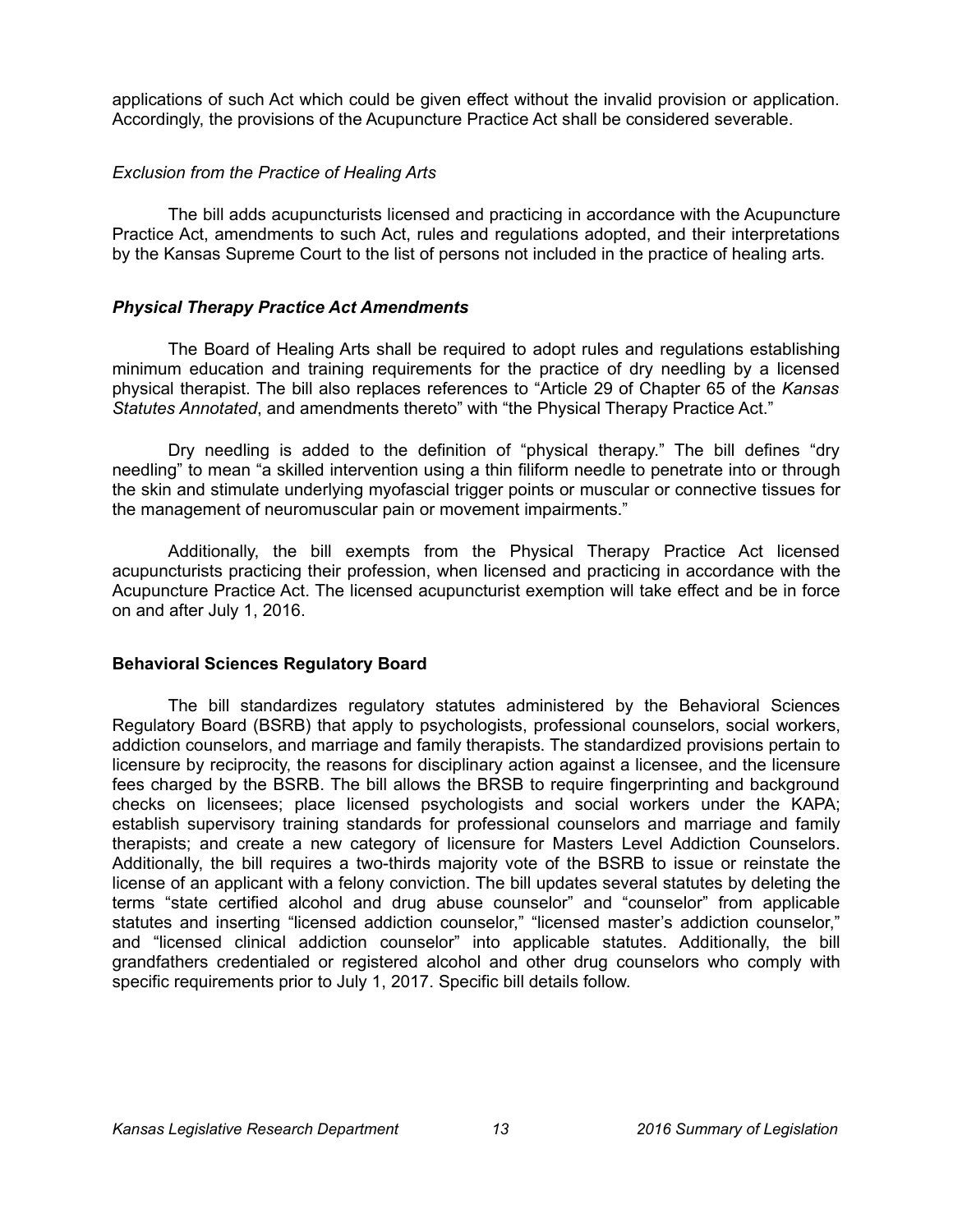### *Fingerprinting and Background Checks*

The bill allows the BSRB to require a person be fingerprinted and submit to a national criminal history record check as part of an original application for or reinstatement of any license, registration, permit, or certificate or in connection with any investigation of any holder of a license, registration, permit, or certificate. The BSRB is authorized to submit the fingerprints to the Kansas Bureau of Investigation and the Federal Bureau of Investigation for a state and national criminal history record check. The BSRB is allowed to use the information obtained from fingerprinting and the criminal history to verify the identification of the person and to officially determine the qualifications and fitness of the person to be issued or to maintain a license, registration, permit, or certificate.

Local and state law enforcement officers and agencies are required to assist the BSRB in taking and processing the applicant fingerprints and are required to release all records of adult convictions and non-convictions and adult convictions or adjudications of another state or country to the BSRB. The BSRB is authorized to fix and collect a fee in an amount equal to the cost of fingerprinting and the criminal history record check. The funds collected are credited to the BSRB Fee Fund.

### *Change of Address Notice*

A licensee is required to notify the BSRB within 30 days after any change of permanent address.

### *Licensure by Reciprocity*

The bill amends the requirements for licensure by reciprocity to require the applicant to demonstrate registration, certification, or licensure to practice from another jurisdiction for at least 60 of the last 66 months immediately preceding the application.

#### *Fees*

The bill makes the fixing of fees through the rules and regulations process by the BSRB permissive, allowing for the elimination of a fee. The fee for the licensure of a clinical professional counselor is set at not more than \$175 and maximum fees are established for reinstatement and replacement of license and for a wallet card license.

The bill removes the ceiling on the examination fees and allows the licensee to pay the fees directly to the exam company.

### *Disciplinary Action*

The bill makes changes to the reasons to deny, suspend, revoke, or censure a licensee to standardize such disciplinary action across all professions. The changes made in the disciplinary action across the professions include: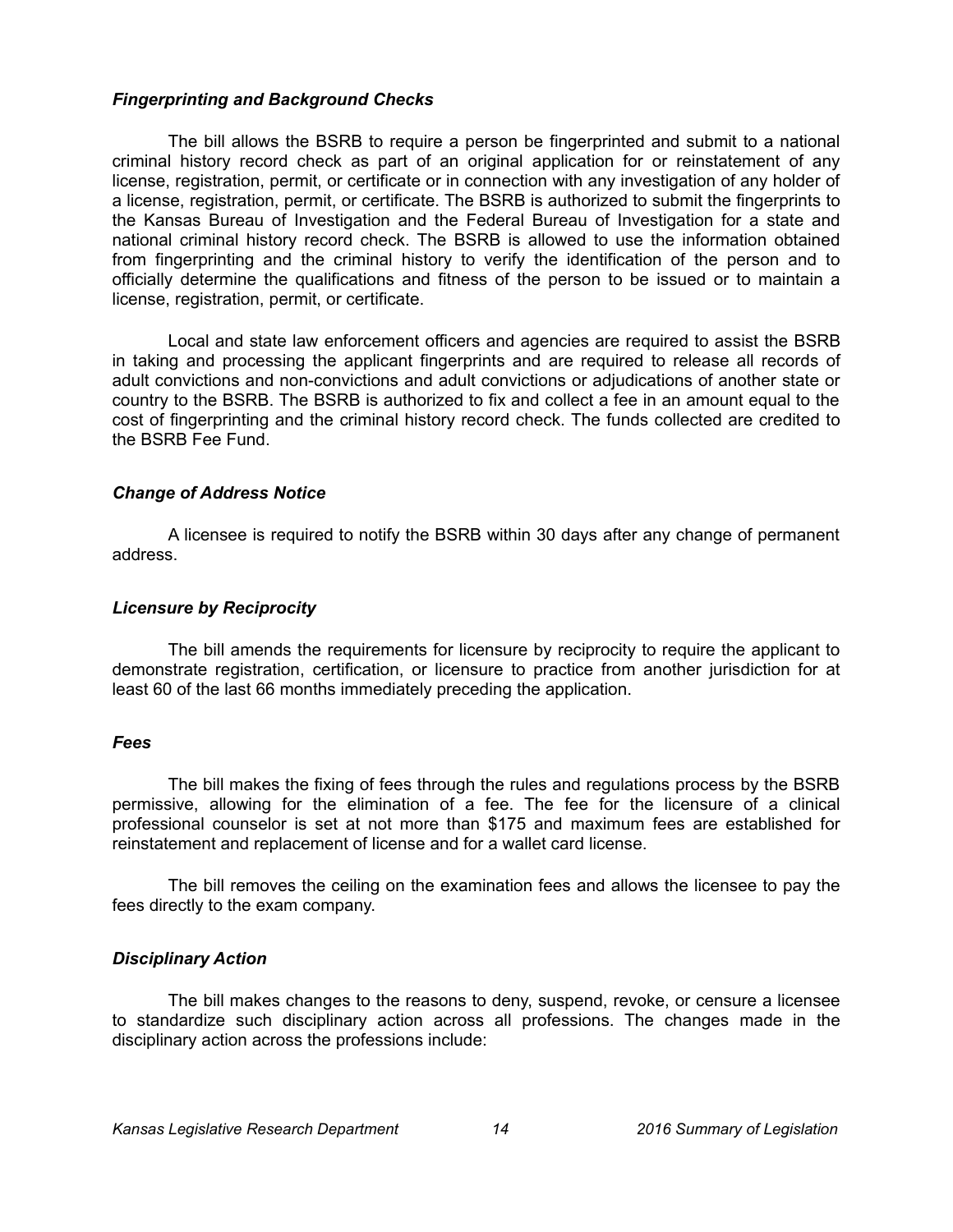- Allowing the BSRB to impose a fine not to exceed \$1,000 per violation for the itemized violations cited in the bill;
- Defining incompetence as:
	- $\circ$  One or more instances involving failure to adhere to the applicable standard of care to a degree that constitutes gross negligence, as determined by the BSRB;
	- Repeated instances involving failure to adhere to the applicable standard of care to a degree that constitutes ordinary negligence, as determined by the BSRB; or
	- $\circ$  A pattern of practice or other behavior that demonstrates a manifest incapacity or incompetence to practice;
- Authorizing disciplinary action for failure to demonstrate sufficient rehabilitation to merit the public trust after a conviction for a felony offense, a misdemeanor against persons, or being currently listed on a child abuse registry or an adult protective services registry as the result of a substantiated finding of abuse or neglect;
- Requiring a two-thirds majority vote of the BSRB for the issuance of a new license or reinstatement of a revoked or suspended license for a licensee or applicant for licensure with a felony conviction; and
- Providing for administrative proceedings and disciplinary actions regarding licensure for licensed psychologists and social workers to be conducted in accordance with KAPA.

# *Supervisory Training Standards*

Effective July 1, 2017, licensed professional counselors and marriage and family therapists providing postgraduate supervision for those working toward clinical licensure will be required to be BSRB-approved clinical supervisors. The bill establishes application procedures for obtaining this approval. Each applicant will be required to provide evidence of training and practice with no disciplinary action prohibiting providing clinical supervision, and to have completed coursework related to the enhancement of supervision skills approved by the BSRB or completed the minimum number of continuing education hours related to the enhancement of supervision skills approved by the BSRB. The continuing education requirement includes at least three hours related to the enhancement of supervisory skills, with at least one hour focusing on the ethics of supervision.

## *Licensed Master's Addiction Counselors*

The bill creates a new category of Licensed Master's Addiction Counselor. The term is defined as a person who engages in the practice of addiction counseling limited to substance use disorders and who is licensed under the Addiction Counselor Licensure Act. The person is allowed to diagnose substance use disorders only under the direction of a licensed clinical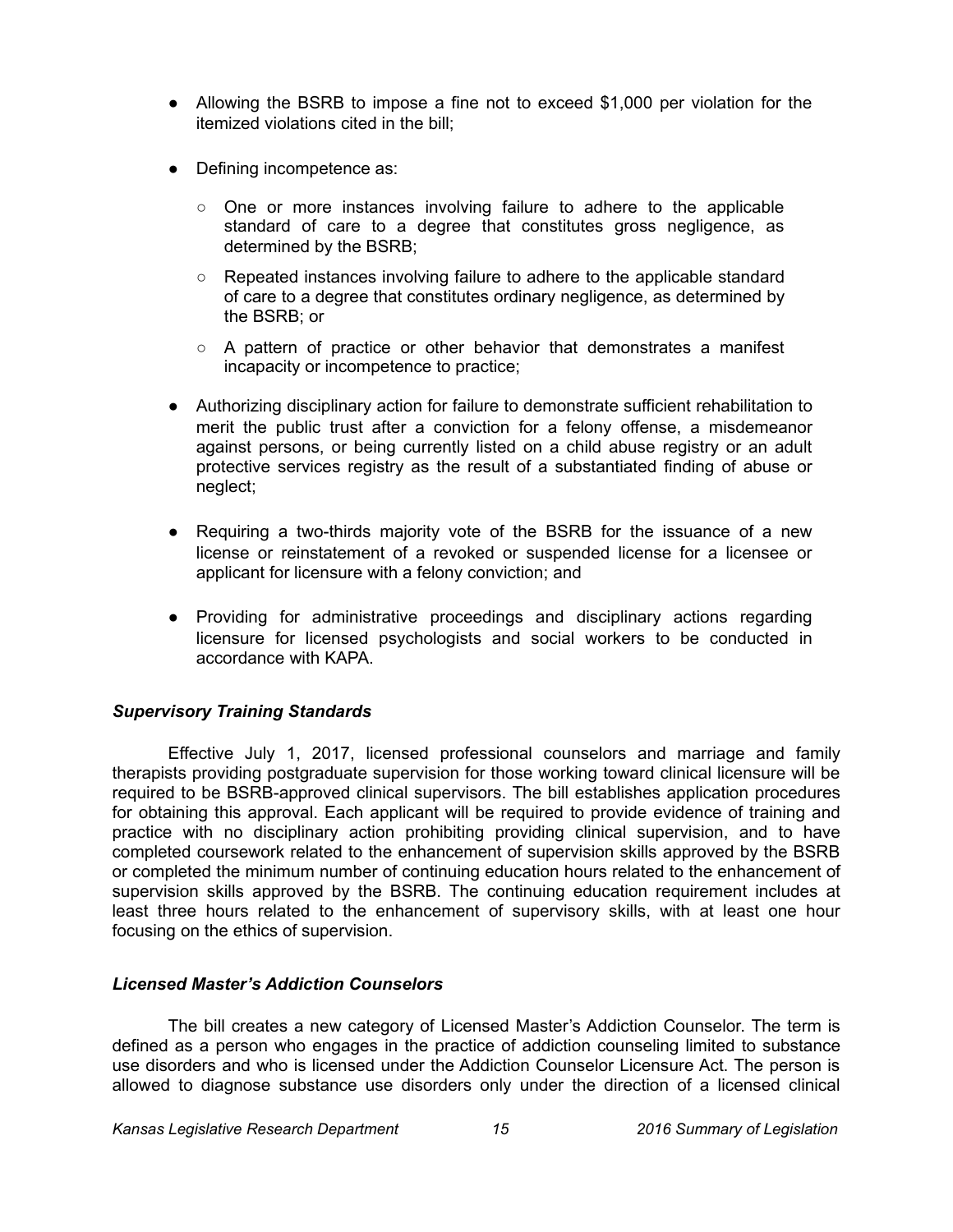addiction counselor, a licensed psychologist, a person licensed to practice medicine and surgery, or a person licensed to provide mental health services as an independent practitioner and whose licensure allows for the diagnosis and treatment of substance use disorders or mental disorders.

Effective September 1, 2016, no person will be allowed to engage in the practice of addiction counseling or represent oneself as a licensed master's addiction counselor, a master's addiction counselor, master's substance abuse counselor, or a master's alcohol and drug counselor without having first obtained a license as a master's addiction counselor.

The requirements for licensure as a master's addiction counselor are established by the bill, as follows:

- Meets the following requirements:
	- Attained the age of 21;
	- Completed at least a master's degree from an addiction counseling program approved by the BSRB; completed at least a master's degree from a college or university approved by the BSRB (as part of or in addition to the master's degree coursework, the applicant also has completed a minimum number of semester hours of coursework supporting the diagnosis and treatment of substance use disorders as approved by the BRSB); or currently is licensed in Kansas as a licensed master social worker, licensed professional counselor, licensed marriage and family therapist, or licensed master's level psychologist;
	- Passed an examination approved by the BSRB;
	- $\circ$  Satisfied the BSRB that the applicant is a person who merits the public trust; and
	- Paid the requisite application fee; or
- Meets the following requirements:
	- $\circ$  On or before July 1, 2016, holds an active license by the BSRB as an addiction counselor and completed at least a master's degree in a related field; and
	- Completed six hours of continuing education in the diagnosis and treatment of substance use disorders during the three years immediately preceding the application date.

A licensed master's addiction counselor is authorized to use the initials LAC or LMAC to designate that profession.

The bill makes provisions for a temporary license to practice as a licensed master's addiction counselor for persons waiting to take the examination for such licensure.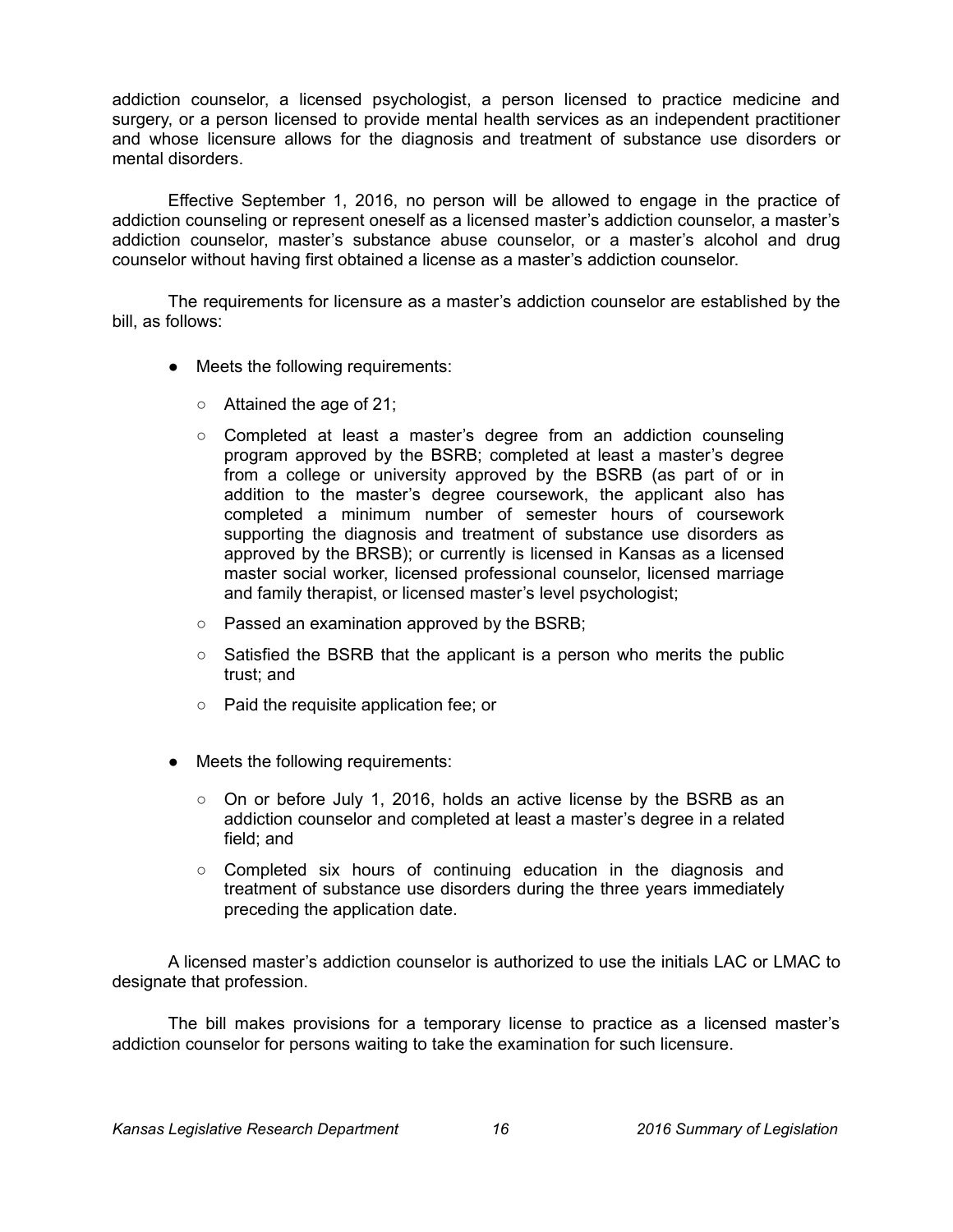The requirement to practice only in a facility licensed by the Kansas Department for Aging and Disability Services is eliminated by the bill.

### *Temporary Licenses for Psychologists*

A temporary license not to exceed two years is allowed to be issued to persons who have completed all requirements for a doctoral degree approved by the BSRB but have not received such degree conferral and who provide documentation of such completion.

### *BSRB Duties*

The bill clarifies the duties, powers, and functions of the BSRB as involving the regulation of individuals under the Social Workers Licensure Act, the Licensure of Master's Level Psychologists Act, the Applied Behavior Analysis Licensure Act, the Marriage and Family Therapists Licensure Act, and the Addiction Counselor Licensure Act.

### **Interstate Medical Licensure Compact**

The bill allows Kansas to join the Interstate Medical Licensure Compact (Compact). The Compact is governed by the Interstate Medical Licensure Compact Commission (Commission) and the Commission has the authority to develop rules to implement the provisions of the Compact. Once effective, the Compact remains in force unless a member state withdraws from the Compact by repealing the statute that enacted the Compact into law; however, the withdrawal does not take effect until one year after the effective date of such statute and until written notice of the withdrawal has been given to the governor of each other member state.

The bill establishes the 24 sections of the Compact, as follows:

## *Purpose*

The purpose of the Compact is for the member states of the Compact to develop a comprehensive process that complements the existing licensing and regulatory authority of state medical boards and provides a streamlined process for physicians to become licensed in multiple states, thereby enhancing the portability of a medical license and ensuring the safety of patients. Joining the Compact does not change a state's existing medical practice act and does require the physician to be under the jurisdiction of the state medical board where the patient is located. Participating state medical boards retain the jurisdiction to impose an adverse action against a license to practice medicine in that state issued to a physician through the procedures in the Compact.

## *Definitions*

A number of terms are defined, including the following: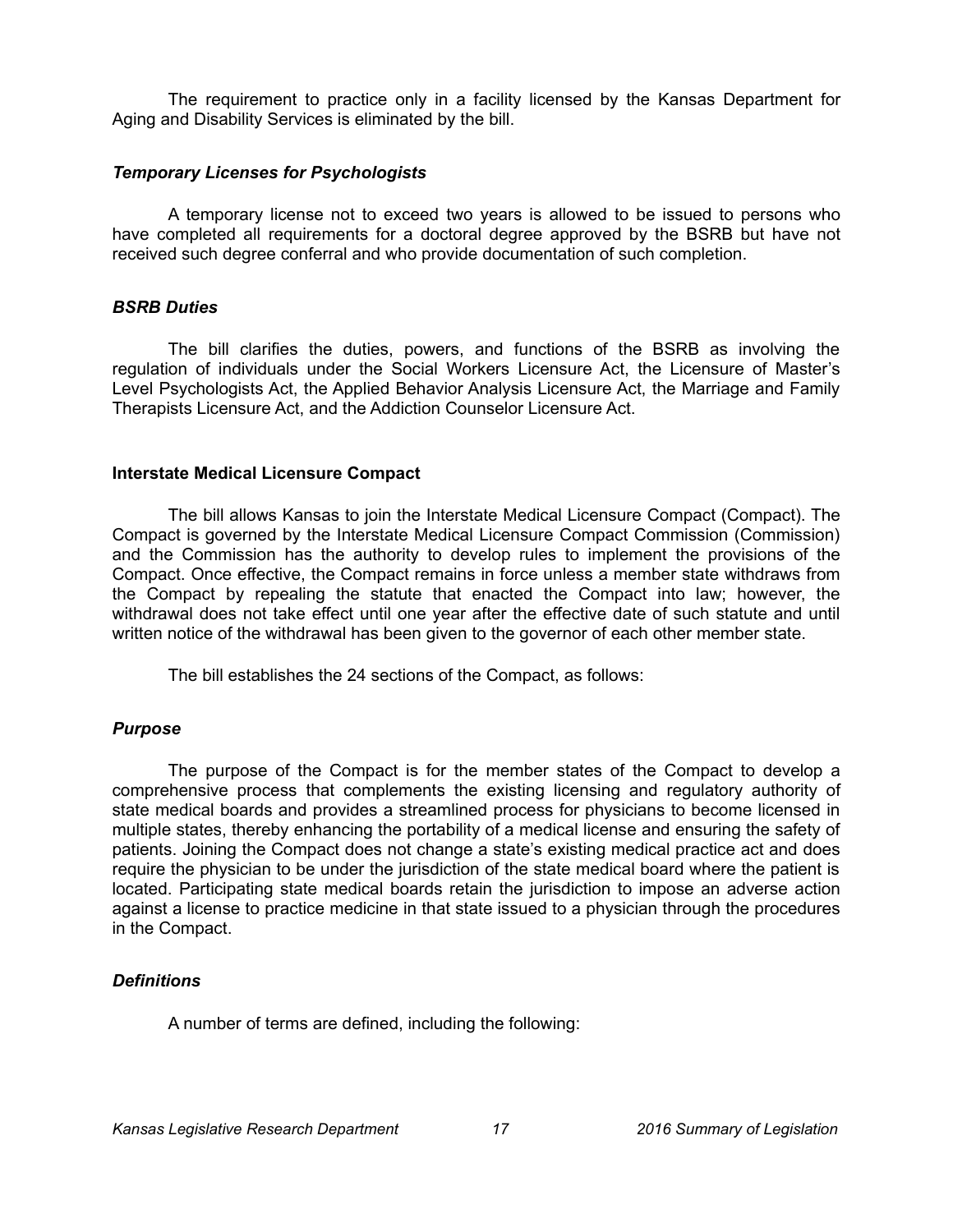- "Expedited license" means a full and unrestricted medical license granted by a member state to an eligible physician through the process set forth in the Compact;
- "Interstate commission" means the interstate commission created pursuant to Section 11 (of the Compact provisions);
- "License" means the authorization by a state for a physician to engage in the practice of medicine, which is unlawful without the authorization;
- "Member board" means a state agency in a member state that acts in the sovereign interests of the state by protecting the public through licensure, regulation, and education of physicians, as directed by the state government;
- "Member state" means a state that has enacted the Compact; and
- "State of principal license" means a member state where a physician holds a license to practice medicine and that has been designated as such by the physician for purposes of registration and participation in the Compact.

## *Eligibility*

A physician is eligible to receive an expedited license if the physician meets the requirements in the Compact's definition of physician. A physician who does not meet the Compact's definition of physician is eligible to receive a license in a member state if the physician complies with all laws and requirements relating to the issuance of a license to practice medicine in that state.

## *Designation of State of Principal License*

A physician is required to designate a member state as the state of principal license for purposes of registration for expedited licensure through the Compact if the physician possesses a full and unrestricted license to practice medicine in that state and the state is:

- The state of primary residence for the physician;
- The state where at least 25 percent of the practice of medicine occurs;
- The location of the physician's employer; or
- If no state meets the above qualifications, the state designated as state of residence for purposes of federal income tax.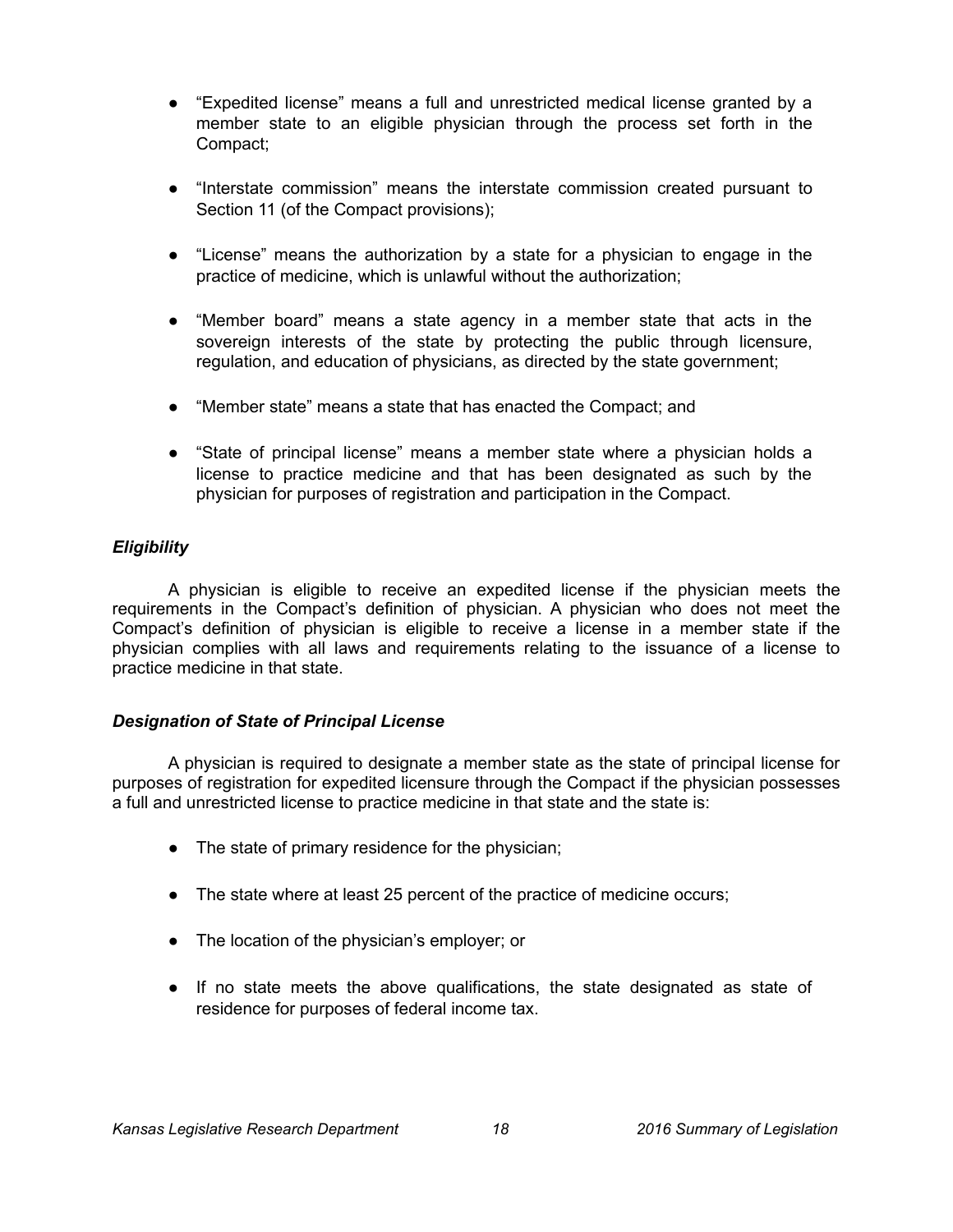### *Application and Issuance of Expedited Licensure*

A physician seeking an expedited license is required to file an application with the member board of the state selected by the physician as the state of principal license. Upon receipt of the application, such member board is required to evaluate whether the physician is eligible for expedited licensure and issue a letter of qualification verifying or denying the physician's eligibility to the Commission. The member board is required to perform a criminal background check of the applicant in compliance with the requirements of the Federal Bureau of Investigation. If a physician is deemed eligible, the physician is required to submit applicable fees and complete the registration process. [*Note:* See the following section regarding fees for expedited licensure.] Upon receipt of the completed registration, a member state is required to issue the applying physician an expedited license, which allows the physician to practice medicine in the issuing state.

### *Fees for Expedited Licensure*

A member state issuing an expedited license is allowed to impose a fee for a license issued or renewed through the Compact.

### *Renewal and Continued Participation*

A physician seeking to renew an expedited license granted in a member state is required to complete a renewal process with the Commission and pay applicable renewal fees. A physician also is required to comply with all continuing education requirements.

#### *Coordinated Information System*

The Commission is required to establish a database of all physicians licensed or who have applied for licensure. Member states are required to report to the Commission complaints against a licensed physician who has applied for or received an expedited license. Member boards also are required to report disciplinary or investigatory information determined as necessary by rule of the Commission.

#### *Joint Investigations*

A member board is allowed to participate with other member boards in joint investigations of physicians licensed by the member boards and is allowed to share investigative, litigation, or compliance materials in furtherance of any joint or individual investigation initiated under the Compact.

## *Disciplinary Actions*

Any member board is allowed to take disciplinary action against a physician licensed through the Compact. This section sets forth the implications to a license granted to a physician through the Compact when such license is revoked, surrendered or relinquished in lieu of discipline, or suspended by any member board.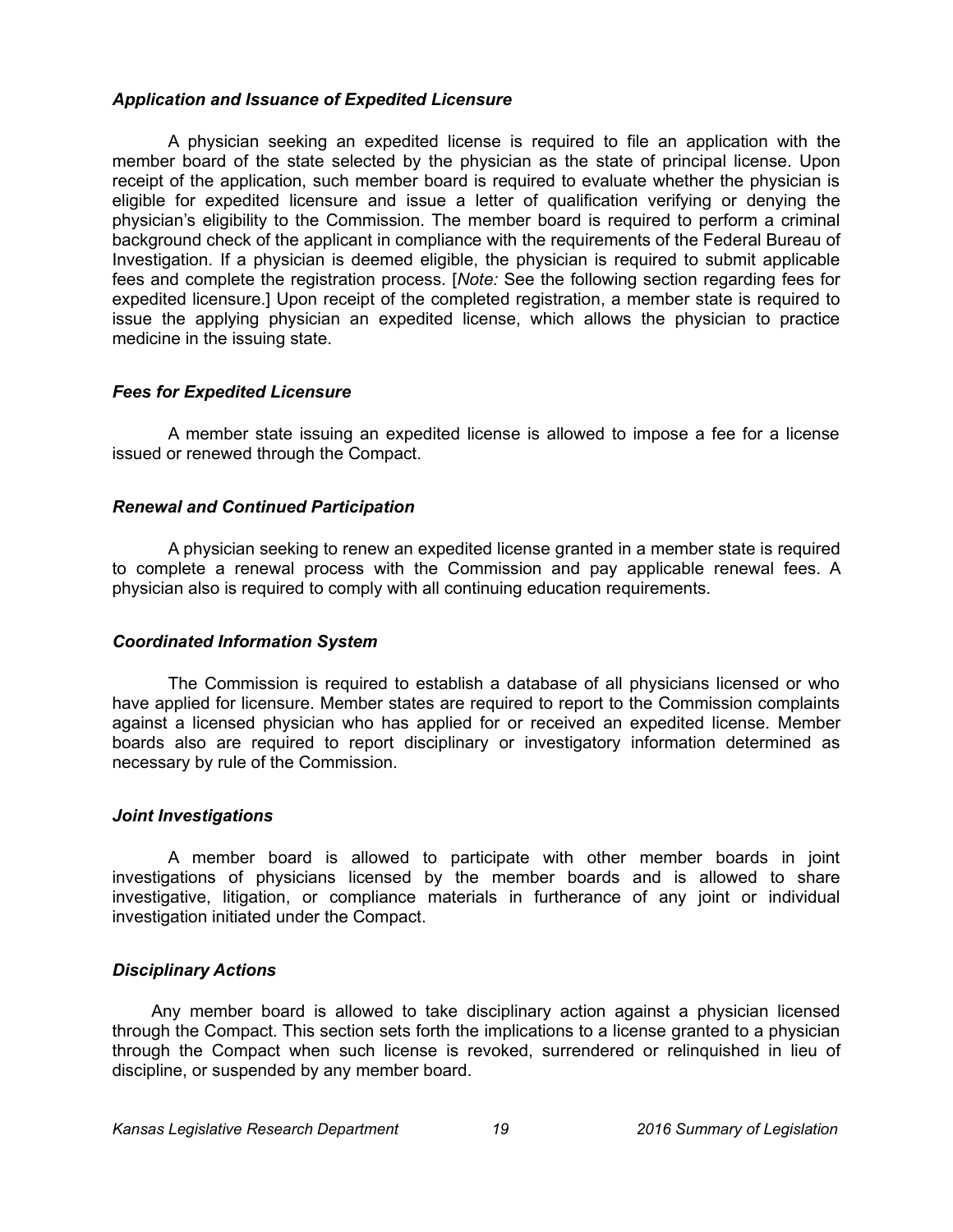## *Interstate Medical Licensure Compact Commission*

This section creates the Commission; sets forth its purpose as the administrator of the Compact; and sets forth the Commission membership, rules, and meeting schedule.

The Commission consists of two voting representatives appointed by each member state who serve as Commissioners. A Commissioner is:

- An allopathic or osteopathic physician appointed to a member board;
- An executive director, executive secretary, or similar executive of a member board; or
- A member of the public appointed to a member board.

### *Powers and Duties of the Commission*

The powers and duties of the Commission are set forth, including the following:

- Oversee and maintain the administration of the Compact;
- Promulgate rules;
- Enforce compliance with the Compact;
- Employ an executive director;
- Accept donations and grants;
- Establish a budget and make expenditures;
- Conduct business as it relates to the Commission's real and personal property; and
- Report annually to the legislatures and governors of the member states concerning the activities of the Commission during the preceding year. Such reports include reports of financial audits and any recommendations adopted by the Commission.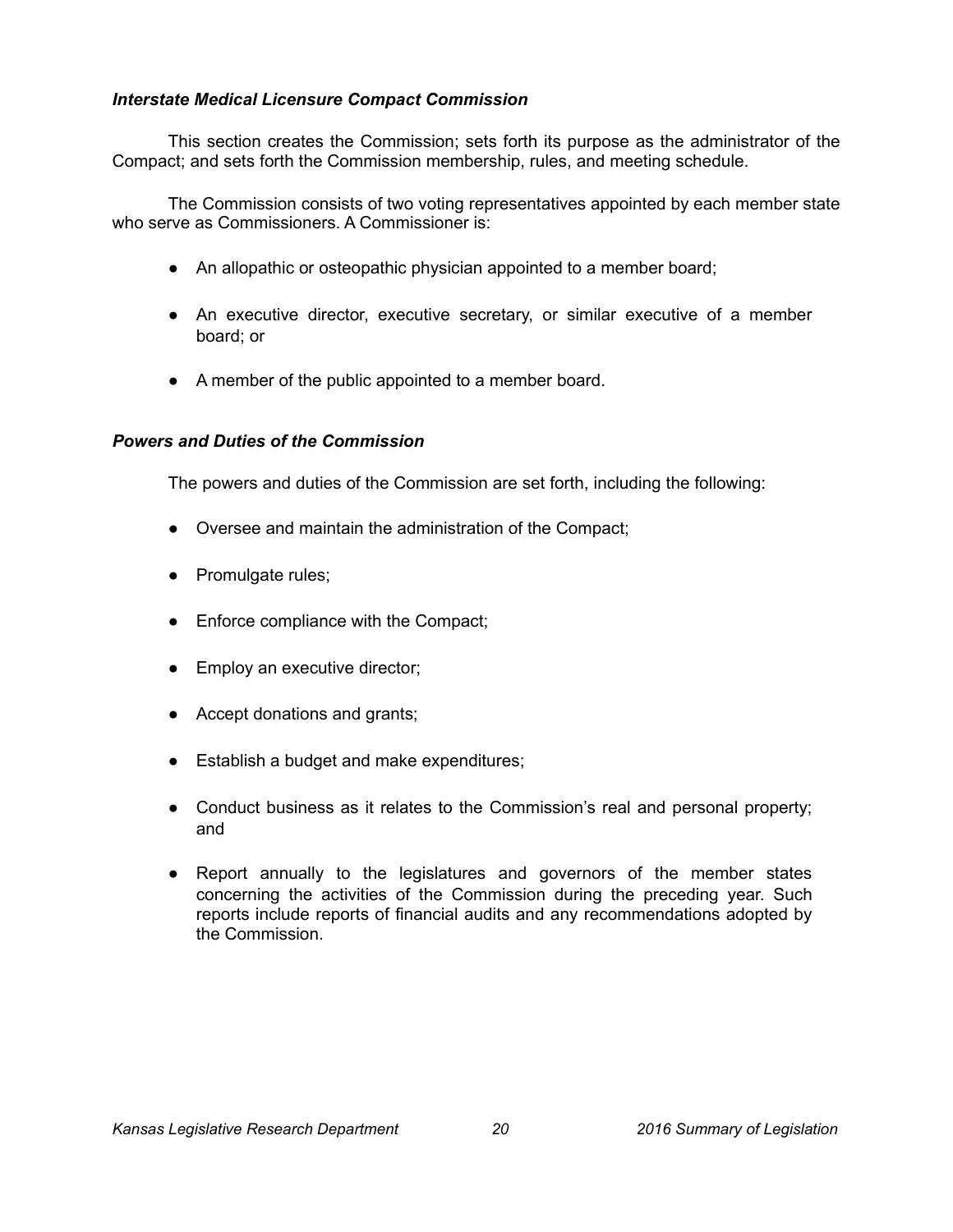## *Finance Powers*

The Commission is allowed to collect an annual assessment from each member state to cover the cost of the operations and activities of the Commission and its staff. The Commission is subject to a yearly financial audit, and the report of the audit is included in the annual report of the Commission.

### *Organization and Operation of the Commission*

The Compact sets forth the following operational procedures of the Commission:

- Adopt bylaws within 12 months of the first Commission meeting;
- Elect or appoint annually from among the commissioners a chairperson, a vicechairperson, and a treasurer; and
- Defend the executive director, its employees, and, in some instances, Commission representatives in legal matters, as specified in the Compact.

## *Rule-Making Functions of the Commission*

The Commission is required to promulgate reasonable rules in order to effectively achieve the purposes of the Compact, and such rules are subject to judicial review upon the filing of a petition by any person.

## *Oversight of Interstate Compact*

The executive, legislative, and judicial branches of state government in each member state are required to enforce the Compact and take all actions necessary to effectuate the Compact's purposes and intent. The provisions of the Compact and the rules have standing as statutory law but shall not override existing state authority to regulate the practice of medicine.

#### *Enforcement of Interstate Compact*

The Commission is required to enforce the provision and rules of the Compact. In its discretion, the Commission is allowed to initiate legal action and avail itself of any other remedies available under state law or the regulation of a profession.

#### *Default Procedures*

The grounds for default include failure of a member state to perform obligations or responsibilities imposed upon it by the Compact or the rules and bylaws of the Commission.

The Commission is required to do the following if it determined a member state had defaulted: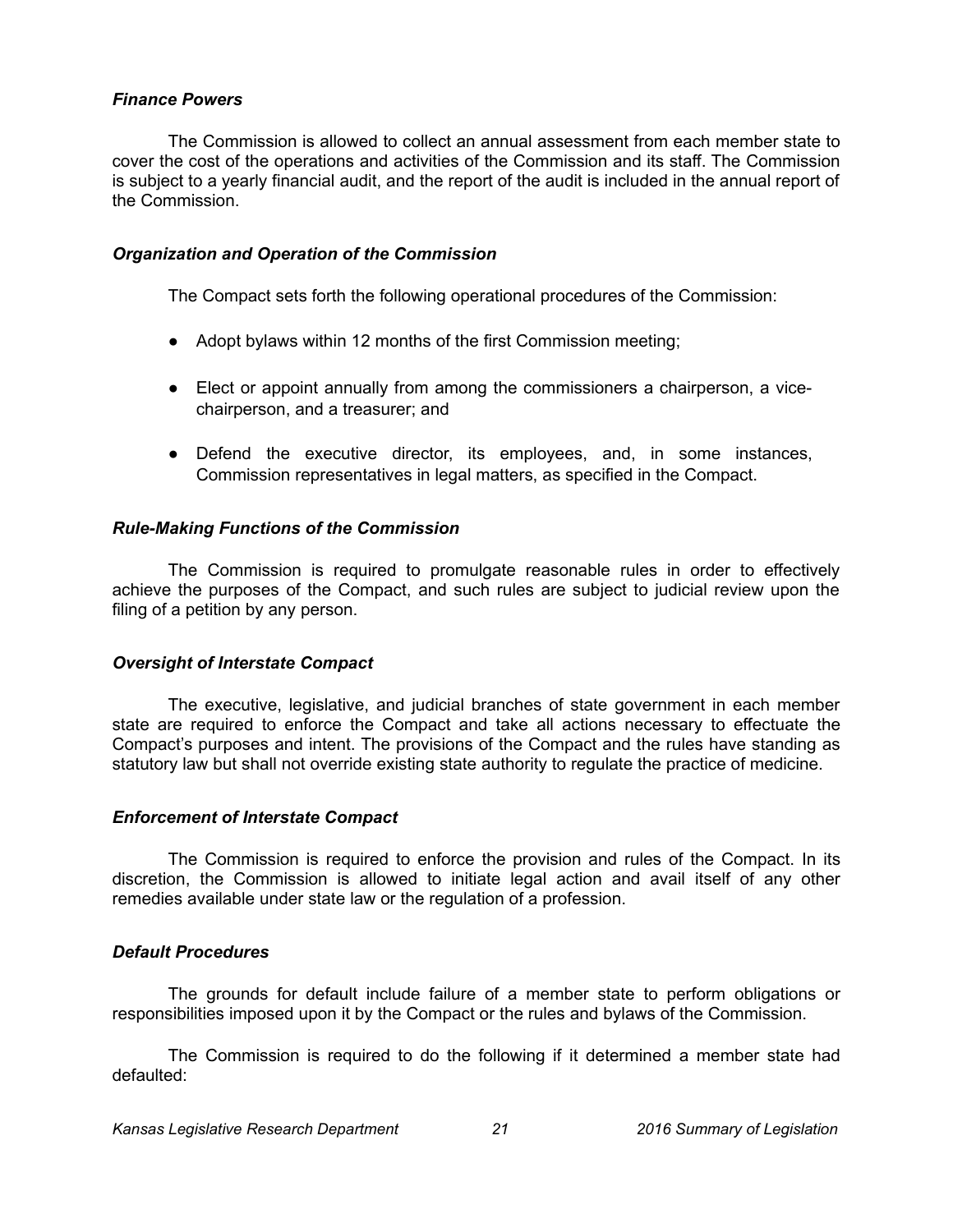- Provide written notice to the defaulting state and other member states, of the nature of the default, the means of curing the default, and any action taken by the Commission. The Commission is required to specify the conditions by which the defaulting state must cure its default; and
- Provide remedial training and specific technical assistance regarding the default.

If the defaulting state fails to cure the default, the defaulting state shall be terminated from the Compact upon an affirmative vote of the majority of the Commissioners.

Notice of intent to terminate is given by the Commission to the Governor, the majority and minority leaders of the defaulting state's legislature, and each of the member states. The terminated state is responsible for all dues, obligations, and liabilities incurred though the effective date of termination. The defaulting state is allowed to appeal the action of the Commission to the U.S. District Court for the District of Columbia or the federal district where the Commission has its offices.

### *Dispute Resolution*

The Commission shall promulgate rules providing for mediation and binding dispute resolution.

#### *Member States, Effective Date and Amendment*

The Compact becomes effective and binding upon legislative enactment of the Compact into law by no less than 7 states (there are more than 15 member states, at present). Thereafter, it becomes effective and binding on a state upon enactment of the Compact into law by that state.

The Commission is allowed to propose amendments to the Compact for enactment by member states; however, no amendment is effective and binding unless and until it is enacted into law by unanimous consent of the member states.

#### *Withdrawal*

Once effective, the Compact continues in force and remains binding upon every member state. A member state is allowed to withdraw from the Compact by the enactment of a repealing statute; however, the withdrawal will not take effect until one year after the effective date of such statute and until written notice of the withdrawal has been given by the withdrawing state to the governor of each other member state. The withdrawing state is responsible for all dues, obligations, and liabilities incurred through the effective date of the withdrawal.

#### *Dissolution*

The Compact dissolves effective upon the date of the withdrawal or default of the member state which reduces the membership in the Compact to one member state.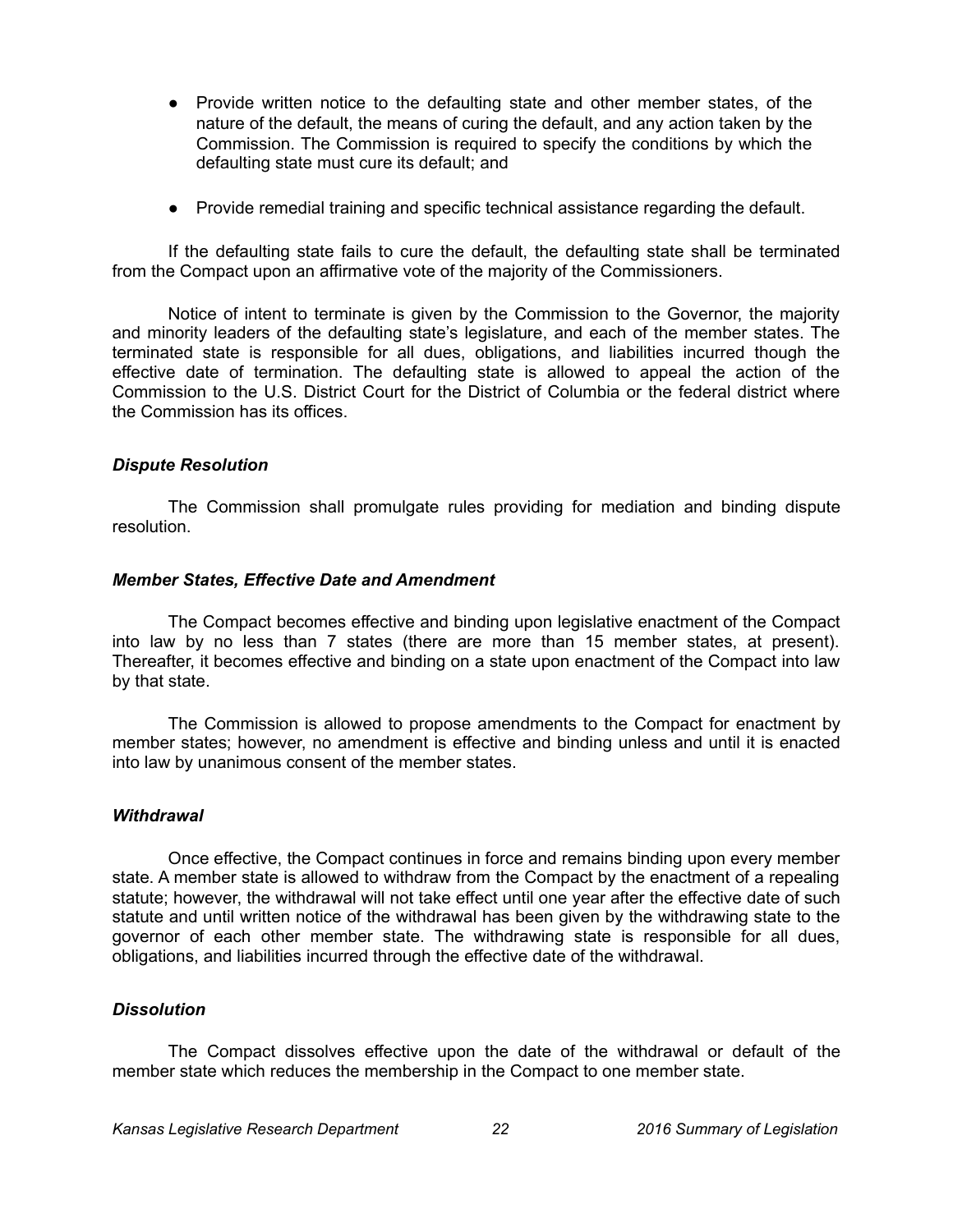## *Severability and Construction*

The provisions of the Compact are severable and liberally construed to effectuate the purpose of the Compact.

## *Binding Effect of Compact and Other Laws*

The Compact addresses the binding effect of the Compact and the potential conflict of laws as follows:

- Nothing in the Compact prevents enforcement of any other law of a member state that is not inconsistent with the Compact;
- All laws in a member state in conflict with the Compact are superseded to the extent of the conflict;
- All lawful actions of the Commission are binding upon the member states;
- All agreements between the Commission and the member states are binding in accordance with the terms; and
- In the event any provision of the Compact exceeds the constitutional limits imposed on the legislature of any member state, such provision is ineffective to the extent of the conflict with that constitutional provision in question in that member state.

## **Independent Practice of Midwifery Act**

The bill creates the Independent Practice of Midwifery Act (Midwifery Act). Effective January 1, 2017, the Act will allow certified nurse-midwives to practice without a collaborative practice agreement with a person licensed to practice medicine and surgery within a limited scope practice as set forth in the bill. The bill also prohibits nurse-midwives engaged in the independent practice of midwifery from performing or inducing abortions or from prescribing drugs for an abortion.

## *Definitions*

The following terms will become effective January 1, 2017:

- "Certified nurse-midwife" to mean an individual who:
	- Is educated in the two disciplines of nursing and midwifery;
	- $\circ$  Is currently certified by a certifying board approved by the Kansas State Board of Nursing (Board of Nursing); and
	- Is currently licensed under the Kansas Nurse Practice Act;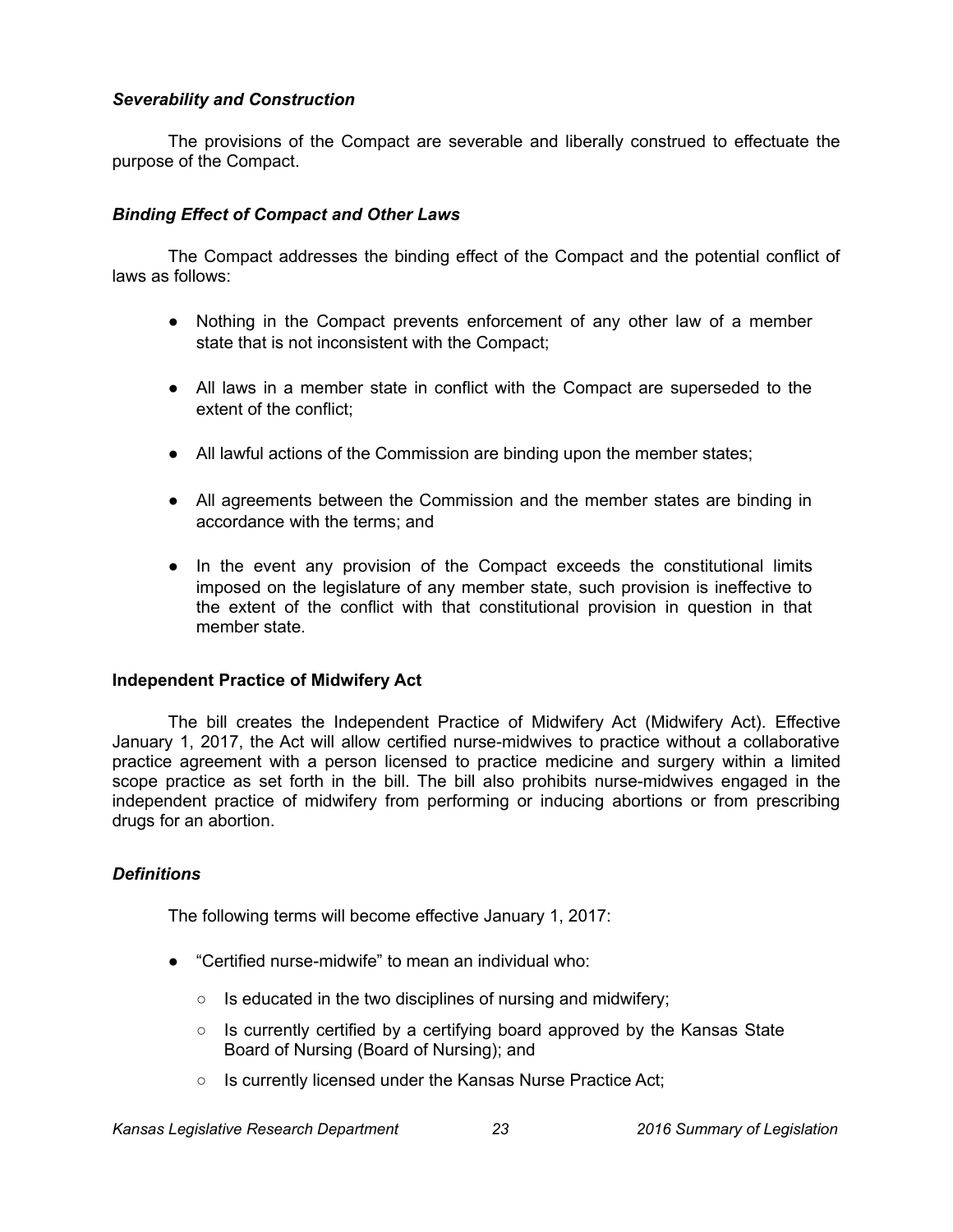- "Independent practice of midwifery" to mean the provision of clinical services by a certified nurse-midwife without the requirement of a collaborative practice agreement with a person licensed to practice medicine and surgery when such clinical services are limited to those associated with a normal, uncomplicated pregnancy and delivery, including:
	- The prescription of drugs and diagnostic tests;
	- $\circ$  The performance of an episiotomy or a repair of a minor vaginal laceration;
	- The initial care of the normal newborn; and
	- Family planning services, including treatment or referral of a male partner for sexually transmitted infections;
- Professional incompetency to mean:
	- One or more instances involving failure to adhere to the applicable standard of care to a degree which constitutes gross negligence, as determined by the Board of Healing Arts;
	- Repeated instances involving failure to adhere to the applicable standard of care to a degree which constitutes ordinary negligence, as determined by the Board of Healing Arts; or
	- $\circ$  A pattern of practice or other behavior which demonstrates a manifest incapacity or incompetence to engage in the independent practice of midwifery.

# *Authorization and Licensure*

In order to obtain authorization to engage in the independent practice of midwifery, a certified nurse-midwife shall meet the following requirements, effective January 1, 2017:

- Be licensed to practice professional nursing under the Kansas Nurse Practice Act;
- Successfully complete a course of study in nurse-midwifery in a school of nursemidwifery approved by the Board of Healing Arts;
- Successfully complete a national certification approved by the Board of Healing Arts;
- Successfully complete a refresher course if the individual has not been in active midwifery practice for five years immediately preceding the application;
- Be authorized to perform the duties of a certified nurse-midwife by the Board of Nursing;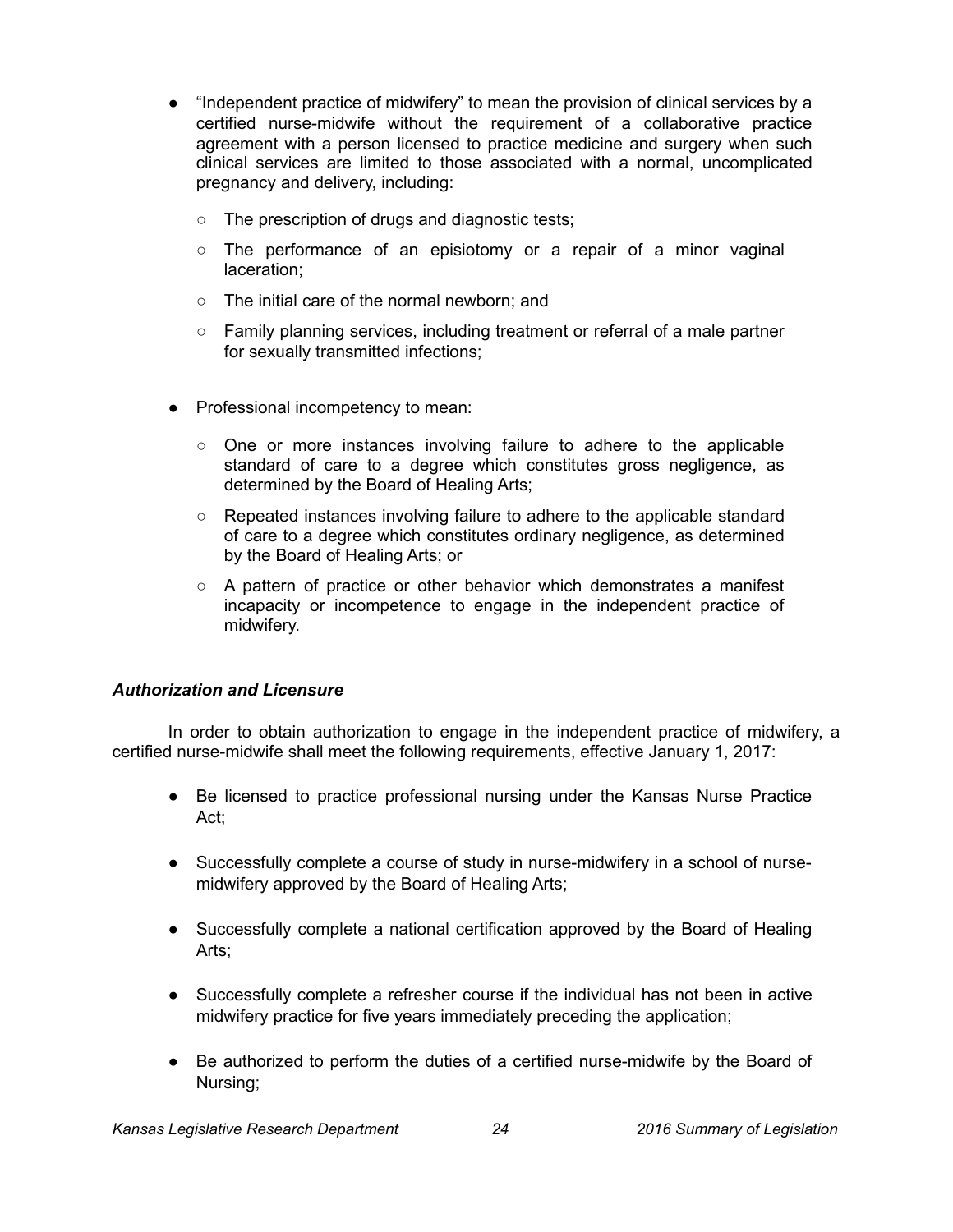- Be licensed as an advanced practice registered nurse by the Board of Nursing; and
- Have paid all fees for licensure prescribed in the Midwifery Act.

The bill specifies, effective January 1, 2017, it will be unlawful for a person to engage in the independent practice of midwifery without a collaborative practice agreement with a person licensed to practice medicine and surgery, unless such certified nurse-midwife holds a license from the Board of Nursing and the Board of Healing Arts.

The bill sets forth the process for obtaining a new or renewal license and the corresponding caps on the fees for such licenses, which will be effective January 1, 2017. The Board of Healing Arts is required to remit all moneys received from fees, charges, or penalties to the State Treasurer. The State Treasurer is required to deposit the entire amount in the State Treasury, and 10.0 percent of each amount shall be credited to the State General Fund and the remaining balance shall be credited to the Healing Arts Fee Fund.

Effective January 1, 2017, the Kansas Bureau of Investigation is required to provide criminal history record information as requested by the Board of Healing Arts for the purpose of the determination of the initial and continuing qualifications of licensees and applicants for licensure by the Board of Healing Arts.

### *Rules and Regulations*

The Board of Healing Arts, in consultation with the Board of Nursing, is required to promulgate rules and regulations no later than January 1, 2017, pertaining to certified nursemidwives engaging in the independent practice of midwifery and governing the ordering of tests, diagnostic services, prescribing of drugs, and referral or transfer to physicians in the event of complications or emergencies.

## *Statutory Oversight*

Effective January 1, 2017, a certified nurse-midwife engaging in the independent practice of midwifery will be subject to the provisions of the Midwifery Act with respect to the ordering of tests, diagnostic services, and prescribing of drugs and not subject to the provisions of the statute that governs advanced practice registered nurses on those specific topics.

#### *Standards of Care*

The standards of care in the ordering of tests, diagnostics services, and the prescribing of drugs shall be those standards which protect patients and are comparable to those for persons licensed to practice medicine and surgery providing the same services.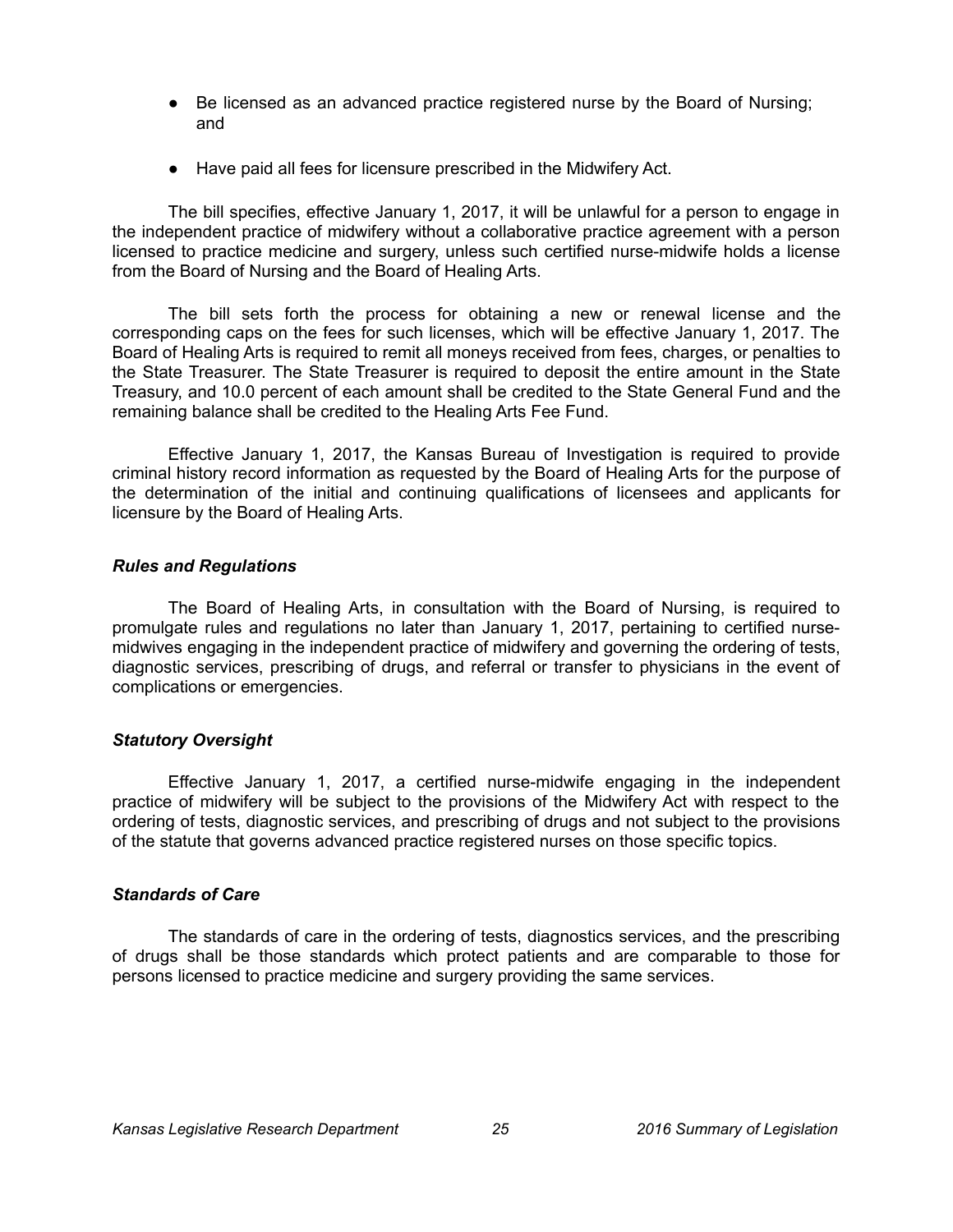## *Disciplinary Procedures*

Effective January 1, 2017, the Board of Healing Arts will be allowed to deny, revoke, limit, or suspend any license or authorization issued to a certified nurse-midwife to engage in the independent practice of midwifery that is issued by the Board or will be allowed to publicly censure a licensee if an applicant or licensee is found after a hearing:

- To be guilty of fraud or deceit in practicing the independent practice of midwifery or in procuring or attempting to procure a license to engage in the independent practice of midwifery;
- To have been guilty of a felony or misdemeanor involving an illegal drug offense unless the applicant or licensee establishes sufficient rehabilitation to warrant the public trust, except that no license will be granted to a person with a felony conviction for a crime against persons as specified in Kansas law;
- To have committed an act of professional incompetence as defined above;
- To be unable to practice the healing arts with reasonable skill and safety to patients by reason of impairment due to physical or mental illness or condition or use of alcohol, drugs, or controlled substances (provisions related to confidentiality of records related to impairment expire on July 1, 2022, unless otherwise enacted upon by the Legislature);
- To be a person who has been adjudged in need of a guardian or conservator, or both, and who has not been restored to capacity under the Midwifery Act for obtaining a guardian or conservator;
- To be guilty of unprofessional conduct as defined by rules and regulations of the Board of Healing Arts;
- To have willfully or repeatedly violated the provisions of the Kansas Nurse Practice Act or any rules or regulations adopted pursuant to that Act;
- To have a license to practice nursing as a registered nurse or as a practical nurse denied, revoked, limited, or suspended; to be publicly or privately censured; or have other disciplinary action taken against the applicant or licensee by a licensing authority of another state; or
- To have assisted suicide in violation of Kansas law.

No person shall be excused from testifying in any proceedings before the Board of Healing Arts under this act or in any civil proceedings under this act on the grounds that such testimony may incriminate the person testifying, but such testimony shall not be used against the person for the prosecution of any crime in Kansas, except perjury.